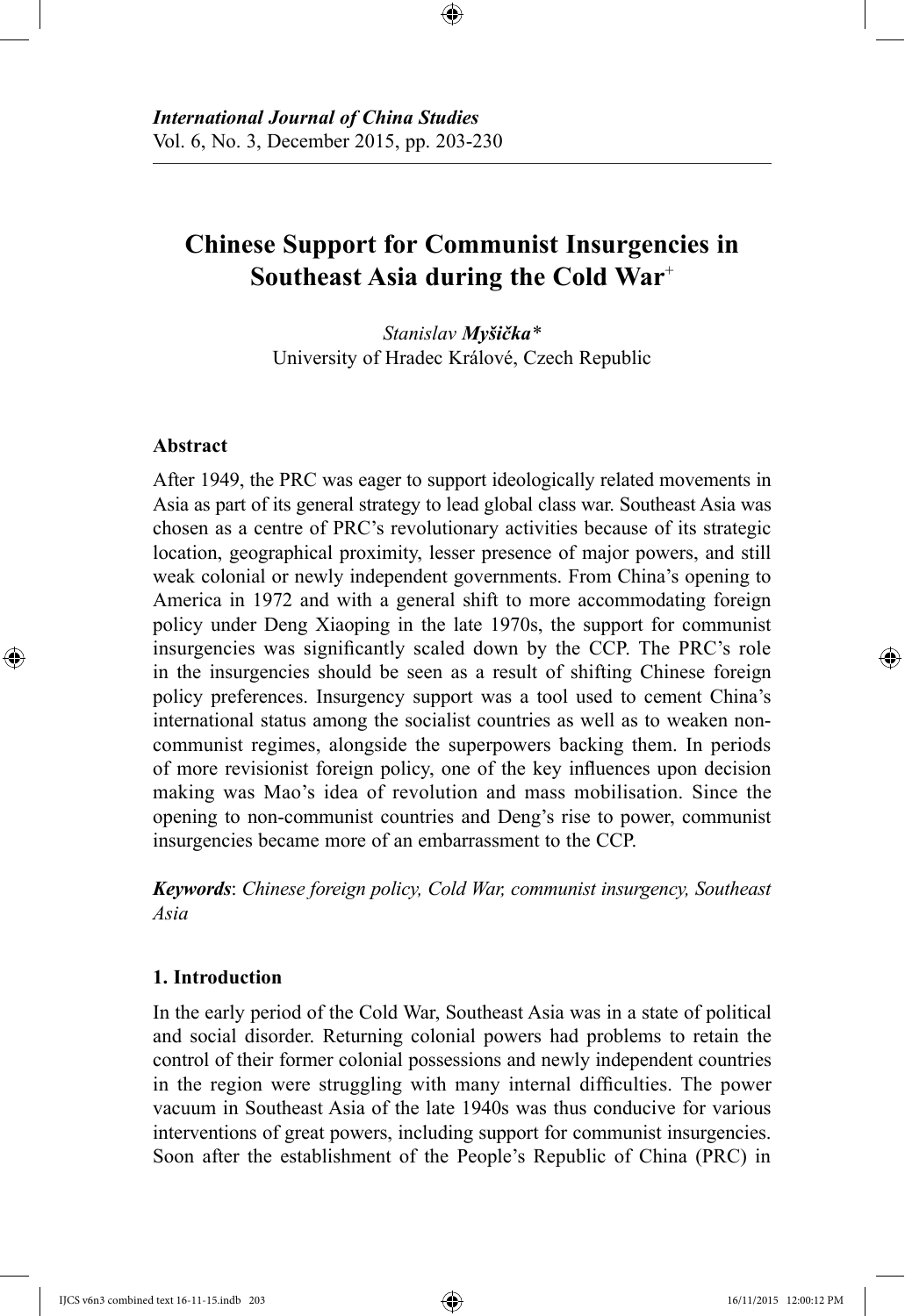October 1949, the ruling Chinese Communist Party (CCP) became the centre of a revolutionary struggle in Asia by providing ideological, economic and military support to various communist parties across Asia. Despite lack of sufficient contacts between the CCP and other Asian communist parties prior 1949 (except Indochina), Beijing quickly became the hub of revolutionary activity in this part of the world. As one of the key communist countries, China was eager to support ideologically related movements in Asia as part of its general strategy to lead global class war, where poor countries of the Third World would become the leading force for overthrowing colonial and capitalist forces. Southeast Asia was chosen as a centre of PRC's revolutionary activities because of its strategic location, geographical proximity, lesser presence of major powers, and still have weak colonial or newly independent governments. However, from China's opening to America in 1972 and with a general shift to more accommodating foreign policy under Deng Xiaoping (1904-1997) in the late 1970s, the support for communist insurgencies was widely scaled down by the CCP.

⊕

In this paper, I will explore the motifs behind Chinese foreign policy in relation to PRC's support of communist insurgency and anti-government movements across Southeast Asia during 1949-1989. Was it caused by strongly ideological nature of Chinese foreign policy, or was it the result of China's search for security in unstable Cold War Asia environment? Or was it the result of both? Using the liberal theory of international politics, this paper argues that the PRC's role in the insurgencies should be seen as the consequence of shifts in Chinese foreign policy preferences. Until the 1970s the PRC understood *revolutionary* communist ideology as one of the main components of a state's identity. Insurgency support was a tool used to cement China's international status among the socialist countries as well as to weaken non-communist regimes, together with the superpowers backing them (the USA in the 1950s, both the USSR and the USA in the 1960s and the USSR in the 1970s and 1980s). Both military and ideological rivalry between the two superpowers was seen crucial by Chinese leaders, and their support for communist insurgencies followed larger international strategy. Since the opening to non-communist countries and Deng's rise to power, communist insurgencies became more of an embarrassment to the CCP. The reason was not the abandonment of ideology, but rather it took a new form, with presenting new goals as well as new enemies (Vietnam and the USSR instead of the USA, see He 1994).

First part of this paper will describe the liberal theory of international politics. Second part will show overall trends in the development of Chinese foreign policy since 1949 until the end of the Cold War. The third part then deals with the characteristic of the post-Second World War Southeast Asia and its relations with communist China. Finally, part four will go in more detail

⊕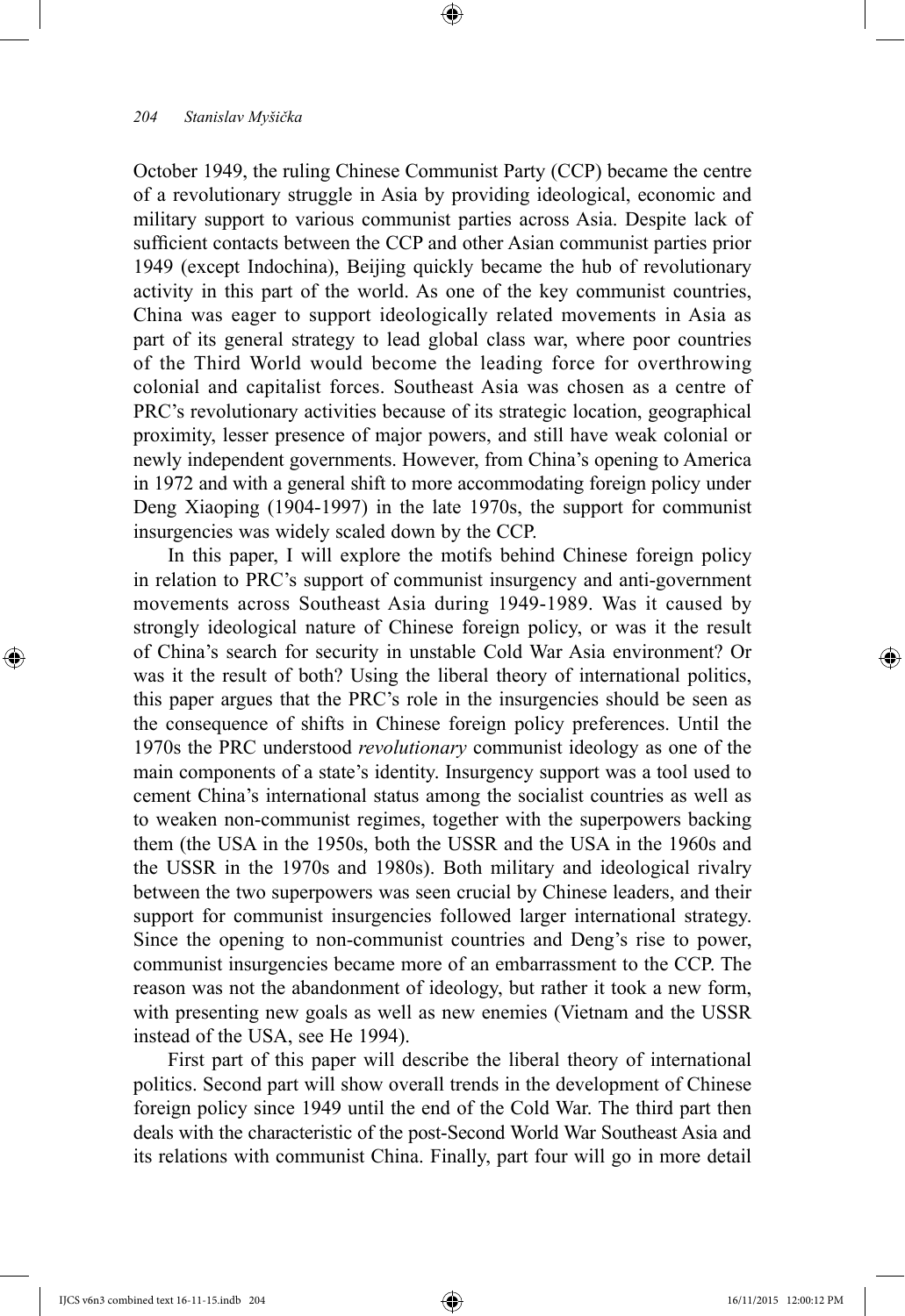through some cases of the PRC support of communist insurgencies in two countries (Thailand, Burma) in the region.

⊕

# **2. Method**

⊕

To answer the question why China has supported various anti-government movements in Asia, I will first present my own analytical framework. Every attempt to explain foreign policy behaviour of a certain state could be theoretically understood by (a) systemic constraints on rational actors' behaviour and distribution of material capabilities, or (b) preferences generated by domestic politics. Structural realism and liberal institutionalism can be counted as cases of (a). Both theories see states as unitary actors pursuing security and other goals with fixed preferences in an anarchic international system. Theories falling under (b) were for a long time out of favour in international theory mainstream. Indeed, one of the highlights of realism has been the idea that those who give primacy to domestic politics are "reductionists", those who reduce the inevitable power relations of international politics to ad hoc domestic factors (Waltz, 1979: 29; see Zakaria 1992). It is therefore ironic that most of the realist writings in the past 30 years attempted to incorporate various domestic variables to explain state behaviour deviating from structural realist predictions and rationality (see Legro and Moravcsik, 1999; Vasquez, 1997; Rose, 1998; Walt, 1998). This is especially the case with explanations relating to events during the Cold War, when foreign policy decisions were influenced by strategic as well as ideological reasons. Describing states as unitary actors in an anarchic system interested in security and relying only on themselves does not provide us with enough explanatory power. For example, the reason why certain states are seen as allies or enemies, and which phenomena are deemed as threatening, cannot be inferred from the distribution of military and economic power. Another issue is that the capacities and their potential use in foreign policy are dependent on domestic political situation and the configuration of political institutions. It is not simply enough to suppose that a particular state can mobilise its resources at will, because those resources have to be "extracted" from society, and that usually involves incentives or coercion (for this argument see Zakaria, 1999). Focusing solely on the issue of state capabilities has also the disadvantage of treating states usage of its capacities as an easy and potentially automatic task (Moravcsik, 1997: 524).

To answer the research questions raised in this paper, I therefore adopt the liberal theory of international relations as developed by Andrew Moravcsik (1997, 2002, 2008). The liberal theory of foreign policy agrees with realists that primary actors in international politics are states (having monopoly on coercive power) interacting in an anarchic international environment. Unlike

IJCS v6n3 combined text 16-11-15.indb 205 16/11/2015 12:00:12 PM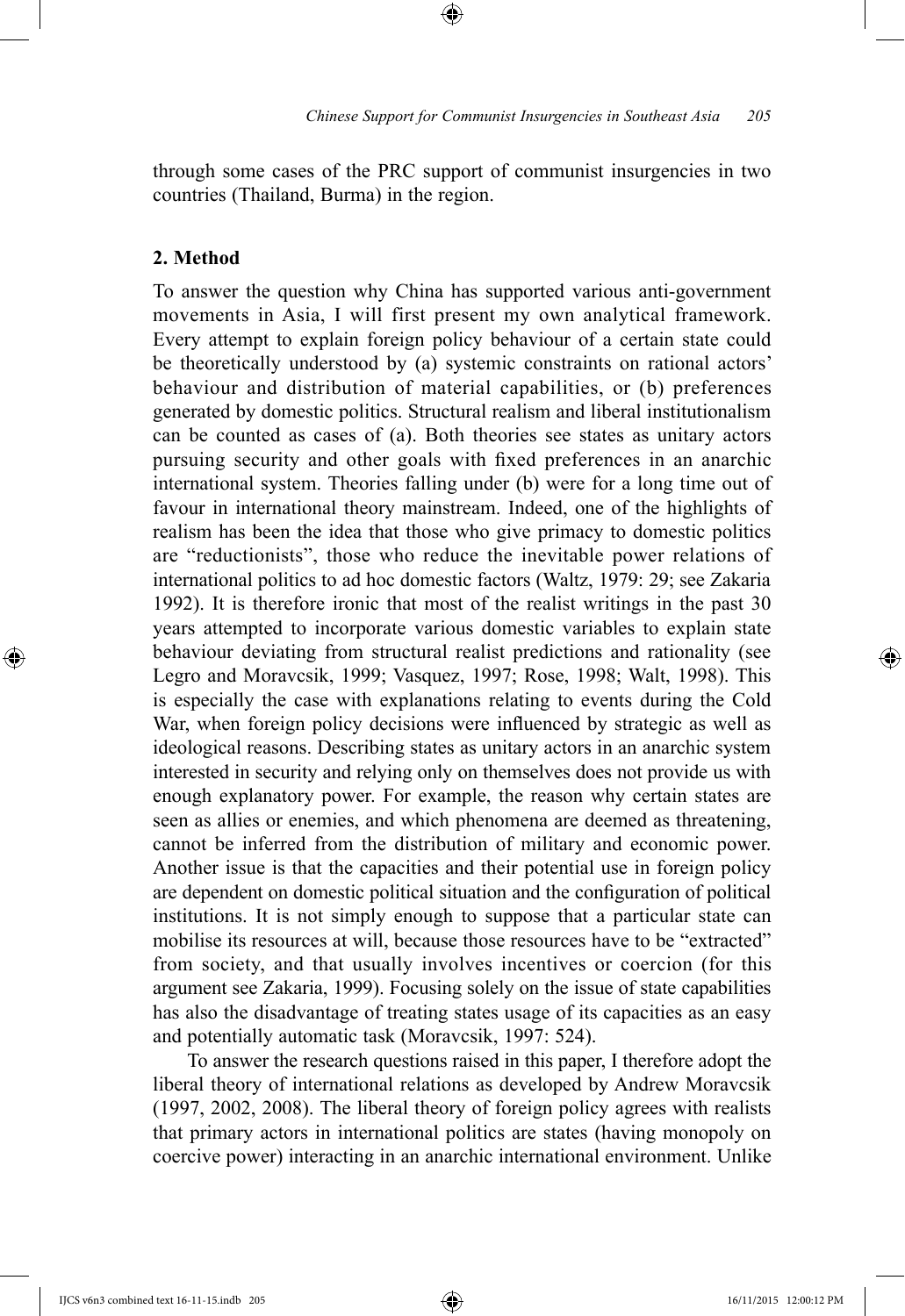the neo-realist theory, which must assume fixed and conflicting preferences, the liberal theory holds that state preferences are generated by domestic politics and therefore susceptible to change (Moravcsik and Legro, 1999: 13-16). For neo-realism, state behaviour is influenced by variations in state material capabilities, which are more important than differences in domestic preferences among states. In liberal theory, on the other hand, variation in preferences is the key independent variable. Thus, according to Moravcsik, most contemporary international relations theories lack coherent theory of the state. As explained above, seeing the state as unitary is too simplistic and does not provide us with enough explanatory power. He writes that "in the liberal conception of domestic politics, the state is not an actor, but a representative institution subject to capture and recapture, construction, and reconstruction by coalition of social actors" (Moravcsik, 1997: 518; see also Keohane, 1990: 174; Stein, 1982).

⊕

In Moravcsik's view there are three main types of liberalism: "*Ideational* liberal theories link state behaviour to varied conceptions of desirable forms of cultural, political, socioeconomic order. *Commercial* liberal theories stress economic interdependence (…) *Republican* liberal theories stress the role of domestic representative institutions, elites and leadership dynamics and executive-legislative relations" (Moravcsik, 2008: 234-235). It is mainly the first type that is the most illuminating for foreign policy during the Cold War, because it could be described as a "clash of social systems", when both superpowers compete to spread ideas and influence in the Third World. "But in fact the competitive logic of international politics does *not* lead to this solution. The most prominent IR theory, Waltz's neorealism, argues that because the superpowers were so much stronger than everyone else and able to balance against the adversary by mobilizing internal resources, they did not pay much attention to the Third World" (Jervis, 2012: 33). Various states pursued strategies seemingly inconsistent with their ideological goals, but their most basic foreign political distinction was to discern which state is the enemy and which one is not was heavily influenced by ideological beliefs.

Moravcsik's version of liberal theory is not just another variant of the statement that domestic politics simply determines foreign policy behaviour. In his view, liberal theory is also systemic, because state preferences in the international system are interdependent (Moravcsik, 1997: 524-527). Liberal theory is not reductionist, because foreign policy of a particular state depends on its preferences taken together with the preferences of other actors. The configuration of preferences in the international system is the key structural determinant of foreign policy behaviour (Moravcsik, 2001: 6-9). For example, liberal theory does not try to explain foreign policy of China by looking only at Chinese preferences, but takes into account preferences of others. Unlike neo-realism, liberal theory does not hold these preferences as

⊕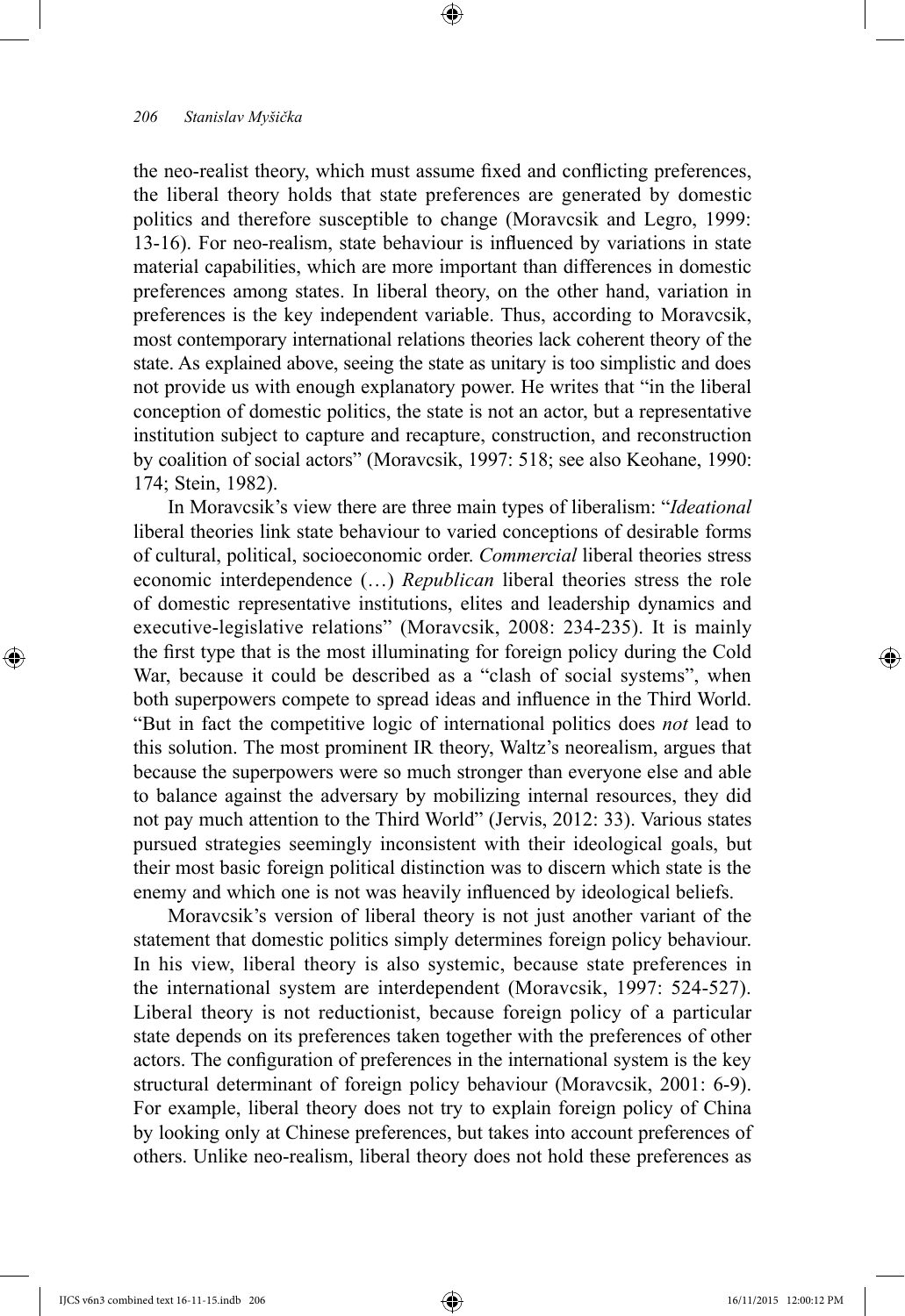constantly conflicting or convergent (Moravcsik, 1997: 520). It is also crucial to differentiate between strategies and preferences. Preferences deal with ends, strategies with means to achieve those ends (goals). It is not surprising for liberal theory if states compromise its welfare or sometimes security, because this could be explained by shifting state preferences (Moravcsik, 1997: 520). Furthermore, liberal theory also covers the behaviour of non-liberal states. It is consistent with states such as the early PRC, where foreign policy was under control of a handful of actors, predominantly in the person of Mao Zedong (see Moravcsik, 1997: 518).<sup>1</sup>

⊕

In the liberal model of Chinese foreign policy-making, the PRC's preferences were international propagation of international communist revolution, securing that China's neighbours are comprised of friendly regimes and strengthening communist rule over China. In the case of the first decades of the PRC, foreign policy guidelines and strategic decisions were made by a handful of top CPC leadership, mainly Mao Zedong. However, even Mao needed support of the Party and larger social forces and he needed to mobilise these in order to fulfil his goals in domestic and foreign policy. In most cases, Chinese leadership exploited the periods of international tensions for gains in domestic legitimacy and prestige.2 Returning to our main question, the PRC's support for particular communist movements abroad in their fight against its own government was a result of converging of ideological and security preferences. The divergence occurred only in some cases and when it did, the result was either radicalisation of foreign policy or more accommodative posture towards non-communist states. The support for rebel groups varied according to the "usefulness" of a particular insurgency for satisfying China's preferences in foreign policy. In times of radicalisation of Chinese foreign policy (such as during the Cultural Revolution), ideological factors prevailed with heavy costs for China's prestige abroad as well as national security interests. Furthermore, material support was granted by Chinese leadership only when it was logistically feasible (Thailand, Vietnam, Burma). Otherwise their actual willingness to provide anything beyond moral and ideological guidelines was low. When China changed its posture in 1970s, economic modernisation and peaceful international environment were seen as a better way to achieve Chinese goals. This should not be interpreted as complete abandonment of communist ideology in favour of some kind of unrestrained one-party state capitalism, but the communist ideology itself was to a large extent imbued with different meaning. The USSR took the place of the USA as the principal enemy of the PRC and even the late Mao himself was slowly changing his preferences from further domestic political radicalisation to defending China's revolutionary achievements (see Jian, 2010: 239-245).

Therefore, the role of ideology and security interests in PRC's foreign behaviour was not mutually exclusive (Hunt, 1995/96: 131-134; Christiansen

IJCS v6n3 combined text 16-11-15.indb 207 16/11/2015 12:00:12 PM

⊕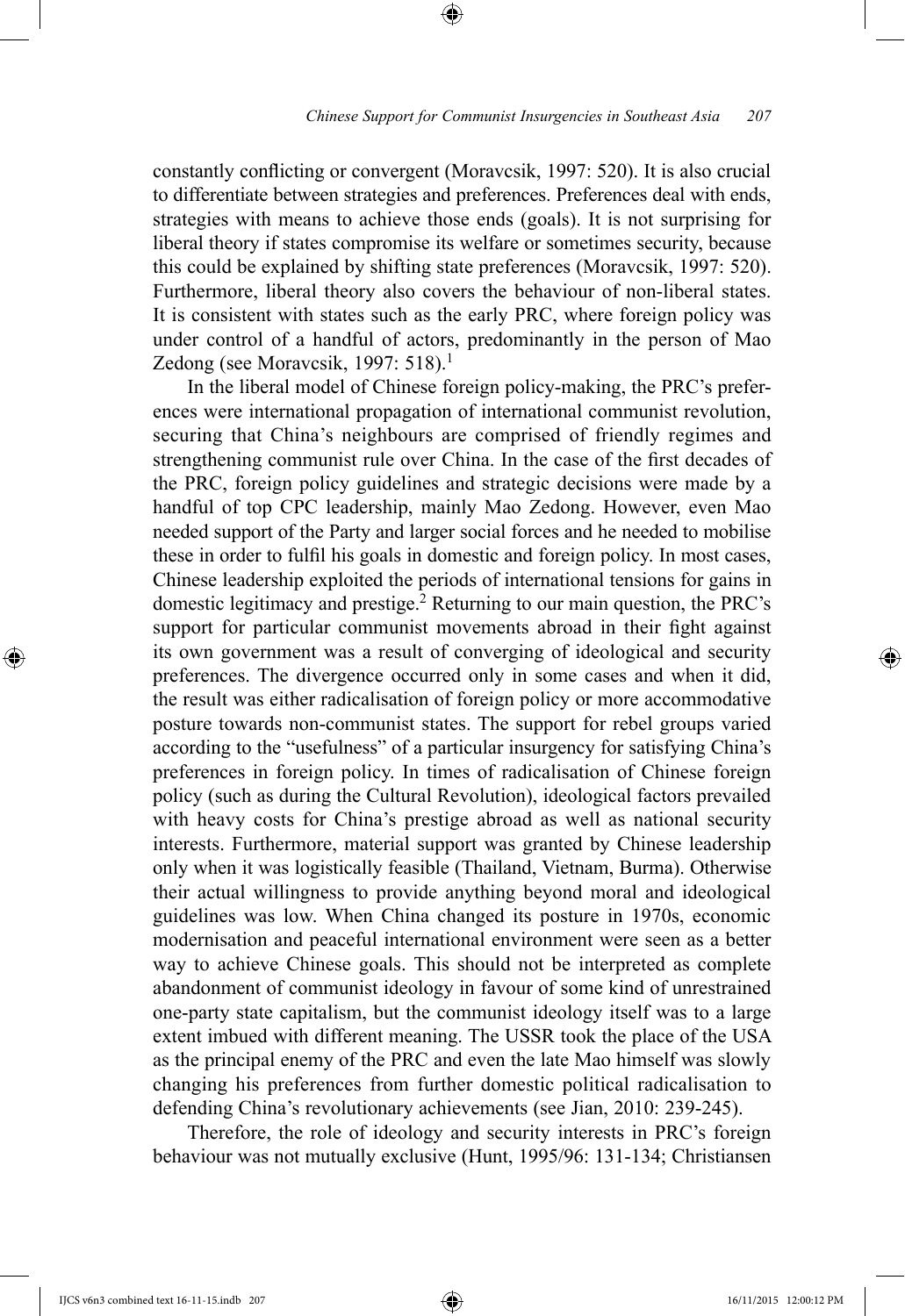and Rai, 2013: 164-167). We cannot use simple dichotomy of national interests and the ideological interests while explaining behaviour of states in the international system (see Jervis 2012). Ideology, domestic and international goals were connected and played important roles in guiding Chinese foreign policy. Mao and his comrades wanted to transform Chinese state and society and thus improve China's status in international society (Jian, 2010: 7-8). Following Young Deng, by status I understand "(…) the state's concerns over its material wellbeing and international treatment with the goal to engineer mutually reinforcing growth in both" (Deng, 2008: 2). China's support for revolutionary communist movements in Southeast Asia was therefore a function of the PRC's willingness and preference to be a *status quo* or revisionist (revolutionary) power in international society. On the other hand, international politics served the communist elites as means to mobilise domestic support. Thus, for Mao, revolutionary foreign policy was conducted when there was a sense of international weakness or leadership split in the PRC (Jian, 2010: 11-12). That radicalisation tends to happen in times of insecurity and is further illuminated by the fact that in the Cold War era the PRC resorted to use force in bilateral disputes when its sense of insecurity was especially high (see Fravel, 2007/8).

⊕

We can concur with the realist scholars that the reasons behind the PRC's decision to support friendly political movements in Southeast Asia or attempts to install them to power, was a search for security, but this cannot be the only explanation. China's sense for security was itself formed by domestic and international environment.<sup>3</sup> In order to see these points in more detail I am now going to turn to a basic outline of PRC foreign policy in the Cold War.

#### **3. Chinese Foreign Policy, 1949-1989**

Chinese foreign policy during the Cold War was influenced by two main factors, ideological and security preferences.<sup>4</sup> These two sets of preferences were linked and mutually supporting. The combination of both was influenced by the state of domestic politics and by shifts of power in the international arena. The first decade of the PRC until 1958 is marked by Sino-Soviet cooperation and attempts to counter balance the United States. To achieve this goal, Mao saw the USSR as a crucial part of his domestic and international strategy and decided that one need to "lean to one side" (Mao, 1949; see Hunt 2008: 159-163; Liu 2000). China went through a period of isolation between 1958 (1960) and beginning of the 1970s and was in a situation where it has to face both superpowers concurrently. During this time, there were periods when ideological zeal prevailed over traditional power calculations. In spite of the fact that China under Mao was a revolutionary revisionist power *visà-vis* the international society, its foreign policy switched between phases of

⊕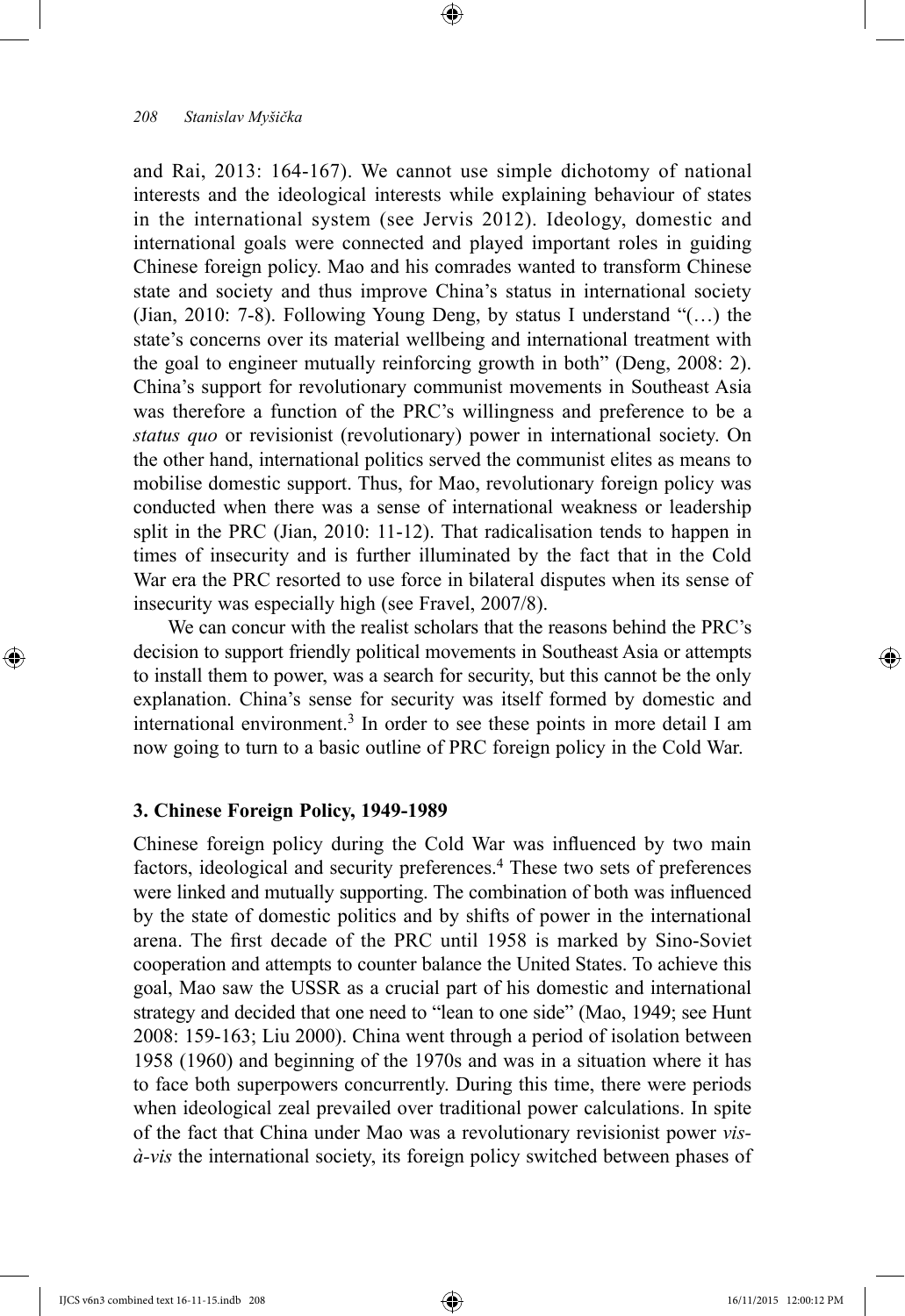more aggressive and reassuring Chinese diplomacy. China's use of force in international relations was much more prevalent in this era than during the Republic of China (1912-1949) or since the 1990s. Finally, since 1972 there has been a growing trend in Chinese foreign policy to normalise diplomatic relations with major and minor powers first in Asia and then elsewhere. After the brief domestic interlude, when China after the death of Mao was led by Hua Guofeng, Deng Xiaoping as the paramount leader directed PRC's foreign policy out of the revolutionary trajectory.

⊕

China possessed a more revolutionary ideology than the USSR in the 1940s. One of the reasons was that the CCP's leadership had won in the civil war and established a truly sovereign political regime on Chinese soil in decades *–* at least *–* if not after the "century of humiliation" (see Hess, 2010; He 1994: 187-188). Mao's China was eager to show its negative view of current status of the international system right from the start. Long term Chinese struggle with Western "imperialist" powers also made possible growing attractiveness of Chinese ideas and achievements to countries around the world that were going through decolonisation. According to Mao's theory of intermediate zone of oppressed countries between the two superpowers (Strong and Kayser, 1985), it was necessary for China to support revolutionary and anti-colonial movements in Asia. Therefore, during a meeting between Stalin and prominent Chinese leader Liu Shaoqi in summer 1949 there was an agreement on "division of labour", where it was agreed that the USSR will be the leading socialist power internationally and China will become responsible for leading communist revolution in East Asia (see Shen and Xia, 2014). Judging this Chinese strategy, Barry Buzan writes that it was an "antithesis of peaceful rise" in the international society, when China alongside other communist states competed with the West over "future shape of international society" (Buzan, 2010: 11).

After the end of the Korean War and Stalin's death in 1953 the PRC pursued a more cautious and conciliatory foreign policy. Before and after the Bandung conference of the non-aligned states (taking place in 1955), the Chinese leadership wanted to secure stable international environment for devoting more resources to domestic issues, achieving better position in dealing with the West during the Geneva conference (1954), and finally improving their status with developing countries (see Zhai 1992). However, after a few years Chinese insecurity began to rise again because of the Sino-Soviet split (see Robinson, 1991; Whiting, 1987; Jian, 2010: 49-84; Radchenko, 2012; Li and Xia, 2014). The importance of the split for Mao's thinking and subsequent Chinese foreign policy shows how we need to take both national and international preferences into account in order to explain this particular behaviour. Since 1956, when Khrushchev openly criticised Stalin and his past policies during the 20th congress of the CPSU, we have

IJCS v6n3 combined text 16-11-15.indb 209 16/11/2015 12:00:12 PM

⊕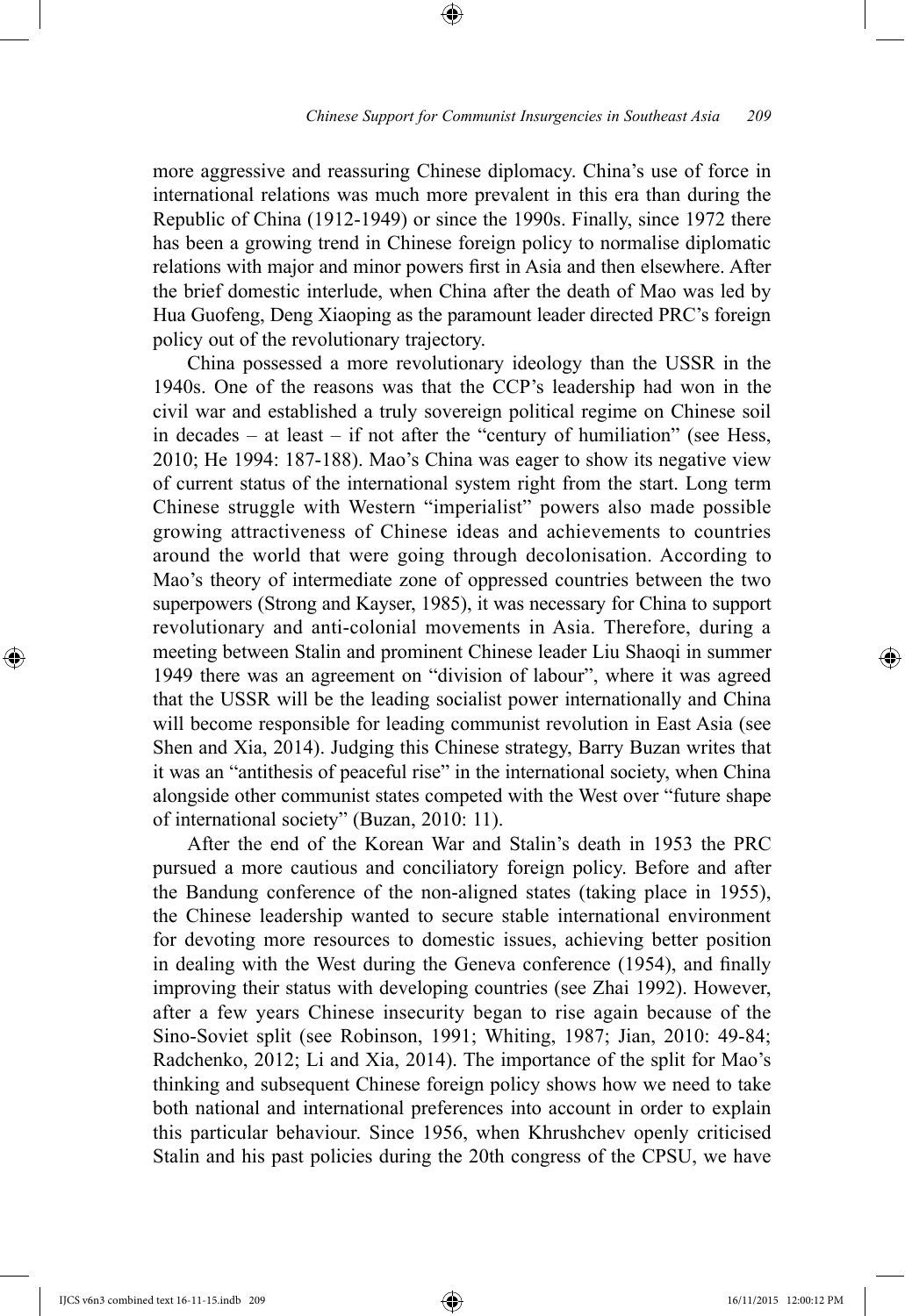been witnessing growing ideological and political tensions in Sino-Soviet relations with a significant impact on Chinese strategic and ideological thinking. Mao became more suspicious of Soviet leaders' search for détente with the USA. He was well aware of US military might and regarded this accommodating posture towards the biggest capitalist state a sign of Soviet weakness. On the other, hand, Mao started to sense a growing importance of the PRC as the true leader of the communist countries, instead of the USSR.

⊕

The bilateral relationship with the USSR quickly deteriorated at the onset of the 1958 Great Leap Forward. It made the communist republic even more vulnerable than before due to the withdrawal of Soviet economic and technical assistance in 1960. Mao and Zhou felt encircled by political regimes friendly to the USA and bellicose towards China. Chinese sense of insecurity worsen again after a short border war with India (backed by Soviets) in 1962 (see He, 1994: 185-187). For Mao, Soviet abandonment during the Great Leap Forward was a sign of "revisionism" on the part of the Soviet leadership and clearly displayed their "big power chauvinism". But this revisionism in Soviet policy also presented a threat to domestic politics of the PRC, because it could affect even the CCP itself (Yahuda, 2011: 146). Once again it was shown that alliance policy towards the USSR is integral to Mao's goal to transform Chinese foreign and domestic policies (Jian, 2010: 49-52).

From the beginning of the 1960s, Mao has been claiming that Soviet revisionist policies are not able to fight western imperialism (Radchenko, 2012: 351-355, 360-362). The 1962 Cuban crisis only confirm the Chinese leaders' view that the Soviets are in fact weak and could not withstand American pressure. Furthermore, Soviet erratic diplomacy and lack of policy coherence only fed Chinese suspicion towards Kremlin. The escalation of the Sino-Soviet split was caused by ideological as well as power politics, with one of the most important being Beijing's effort to take the lead in the international communist movement. To a large extent, the PRC was successful in persuading many communist parties in the world to criticise the Soviets and support the Chinese position. From around 1962, Mao's foreign policy was based not merely on anti-imperialism and anti-revisionism, but with attempts to become the leading player among the newly decolonised countries of the Third World (see Jun, 2005). The PRC tried to take over the initiative to support progressive political forces abroad, including pro-communist forces in Cuba and the African continent where it devoted considerable resources, albeit on a smaller scale than the superpowers (see Cheng 2007; Schmidt 2013). The PRC was also seen as ideologically closer by many Third World governments, as it focused on the revolutionary role of rural masses (instead of stressing the role of urban proletariat, as the Soviets did) and promote the idea to achieve developed state of society by skipping some phases of modernisation, if the masses possess true revolutionary consciousness (Schmidt 2013: 268-269).

⊕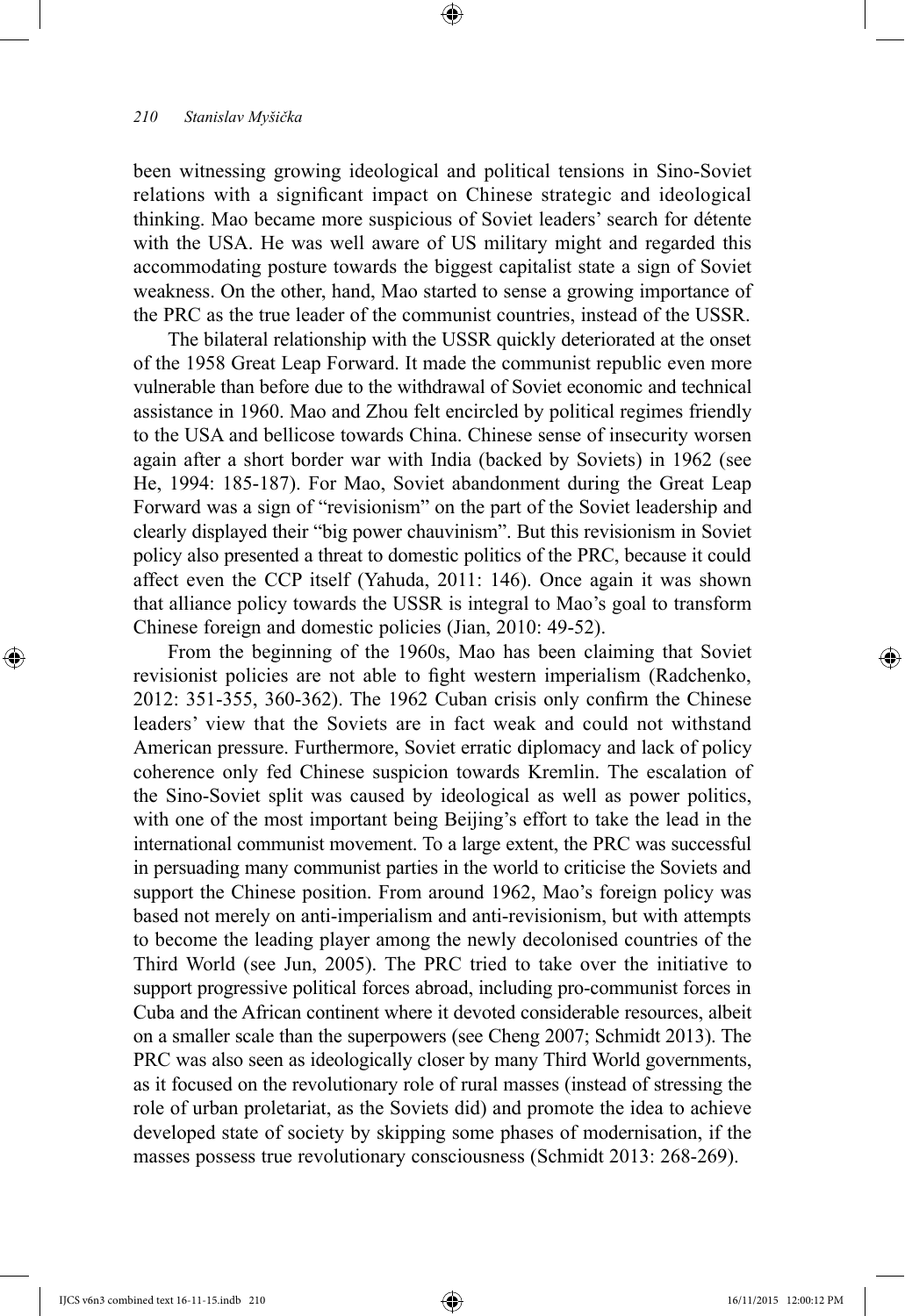However, during 1963-1966 the Chinese met with a series of foreign policy failures (in Indonesia, sub-Saharan Africa, and Cuba). Some of the reasons for the failure of Mao's dealing with the Third World governments were narrowly stated goals, lack of actual capabilities and the support of insurgent movements in precisely those countries which Beijing wants to lead in the global war against imperialism (Robinson, 1991: 228). Also, Mao did not want to sustain high levels of foreign aid, as he needed crucial resources elsewhere. Fearing that China faces imminent security threat, Mao launched a massive program of reallocating China's industrial base to the country's interior (so-called "Third Front", *san xian*, see Naughton, 1988; Radchenko, 2012: 364; Fenby, 2009: 480). This step proves how concerns over security and ideology were inevitably linked in the PRC's decision making.

⊕

Nevertheless, in 1965, with the onset of the Cultural Revolution, there has been an even deeper radicalisation of China's domestic as well as international politics. Attempts on export revolution to underdeveloped countries in Asia, Latin America and Africa were intensified. The Cultural Revolution upheaval resulted in deterioration of almost all previously coordinated foreign policies. During this time China was in complete isolation *–* even among the countries of the communist bloc. Sino-Soviet rift, dating from the beginning of the 1960s, resulted in border clashes on the Ussuri River in 1969. During 1966- 1969, "China purposely went into diplomatic isolation, kept foreigners out of the country, lowered the level of commercial intercourse with other countries, steered clear of international institutions, and substituted Maoist rhetoric for more tangible means of policy" (Robinson, 1992: 218). There were several places where the revolutionary violence spilled over (Hong Kong, Indonesia, Burma); however, these were results of domestic disorders than following consolidated Chinese foreign policy (see MacFarquhar and Schoenhlas, 2008: 224-227). In Southeast Asia particularly, revolutionary zeal and support for violent struggle to establish socialism proved Chinese lack of foreign political realism, along with a little understanding for the local environment (Boyd, 1970: 179-180).

After the end of the most violent phase of the Revolution in 1968/1969, Chinese foreign policy became more benign. Since the early 1970s, there were several significant changes observed in China's foreign policy. Most importantly, China normalised its relations with its long-time enemy the USA, starting with Nixon's visit to China in 1972, when both states issued the Shanghai communiqué (see Pollack, 1991; Kissinger, 2012: 202-274; Fenby 2009: 496-507).<sup>5</sup> This was followed by normalisation of relations with other non-communist nations. Second, with Mao dead in 1976 and the Gang of Four ousted shortly after, a constant reduction of class-based strategy in foreign policy followed with the political rehabilitation of Deng Xiaoping. China abandoned its ideological self-reliance and widespread consensus

IJCS v6n3 combined text 16-11-15.indb 211 16/11/2015 12:00:12 PM

⊕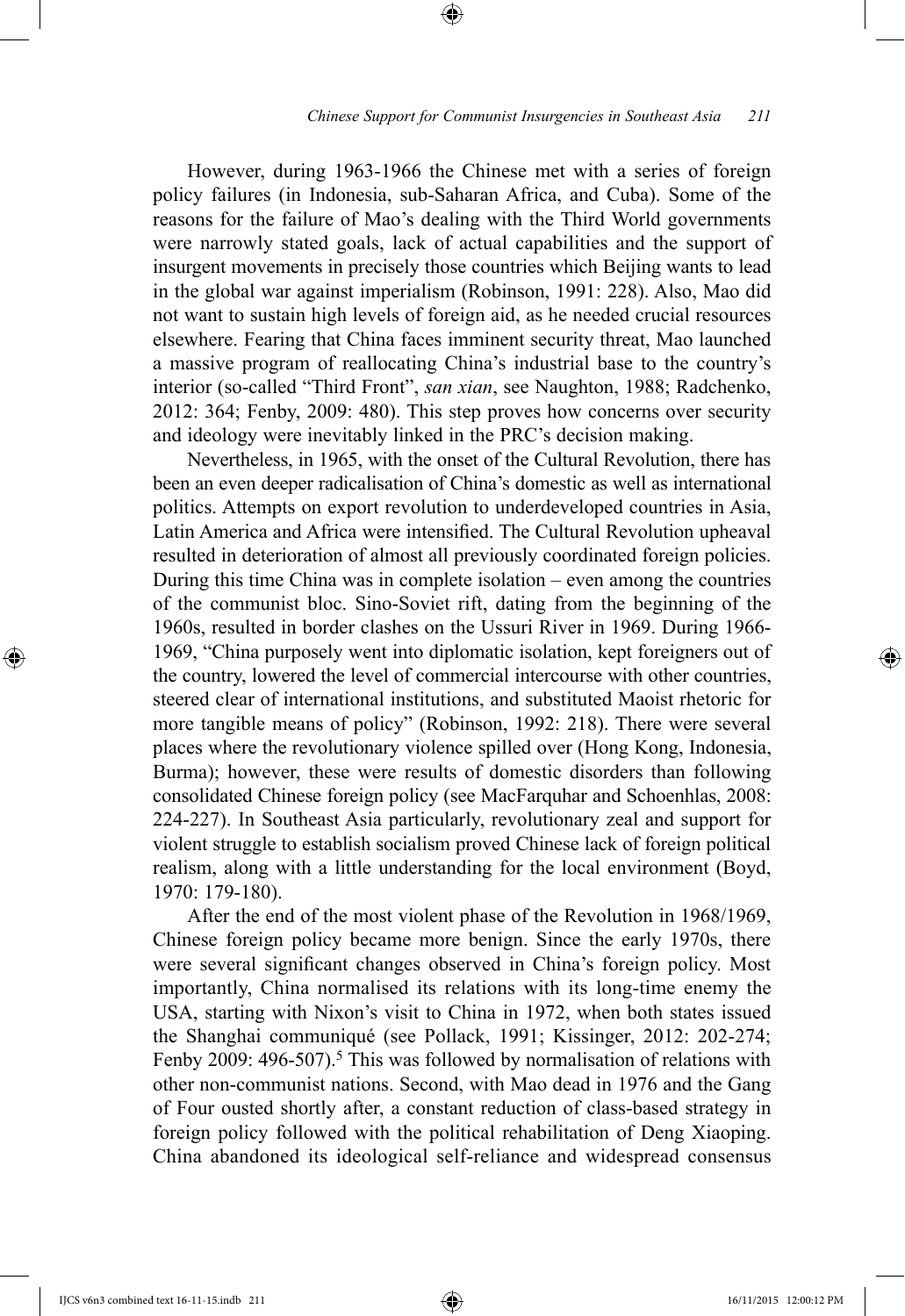within the CCP emerged that economic development should take precedence in domestic and foreign policies. Third, the USSR replaced the USA as the most dangerous state for China.

⊕

# **4. Rebellion, Communism and Southeast Asia**

Generally speaking, after its founding in 1949, the PRC wanted to pursue two goals which did not seem to be in contradiction to the Chinese leadership, but together they led in practical politics to inevitable discrepancies in dealing with Southeast Asia. These goals were to achieve independence in foreign policy and improve international status and security through promoting communist revolution.

The Southeast Asian region immediately after the Second World War consisted of various states and territories controlled and governed by colonial powers: the British (Malaya, Burma), the French (Indochina), and the Dutch (Indonesia). The Japanese, who were occupying much of Southeast Asia during WWII, granted independence to Philippines and Burma in 1943 and to Indonesia and Indochina in 1945. However, returning colonial powers have not yet been ready to cede sovereignty and tried to maintain their present territorial interests after the Japanese surrender in September 1945. The British, the Dutch, and the French all attempted to maintain what was left of their empires. The return of the imperial powers clashed of course with the interests of a plethora of pro-independence movements. Over time, the growing inability of colonial powers to control their dependencies became clear, and by mid-1960s the majority of Southeast Asia countries gained their independence.

Southeast Asian states faced similar challenges of a newly acquired statehood, ethnic and religious tensions within its population, disrupted economies and mostly westernised indigenous elites with a little knowledge of administration (Yahuda 2011: 32-33). Only some countries could draw upon the pre-imperial sources of common political and social identity; Vietnam and Thailand disposed of such traditions, but many others did not. New Southeast Asian states were established on the basis of former colonies with only marginal changes from the territorial boundaries that existed in the post-war period (Turnbull, 1992: 589). Different paths to independence had important consequences for foreign policies of the Southeast Asia countries, as the whole process was taking place during the beginning of the Cold War. Various natures of struggle for independence profoundly shaped the identities of the new Southeast Asian countries, which led to differences in their domestic and foreign policies. Subsequently, this placed them in different positions *vis-à-vis*  the two superpowers (Yahuda, 2011: 55).<sup>6</sup>

Post-war Southeast Asia witnessed widespread political, social and economic unrest, but most of the population did not identify with their class in

IJCS v6n3 combined text 16-11-15.indb 212 16/11/2015 12:00:13 PM

⊕

↔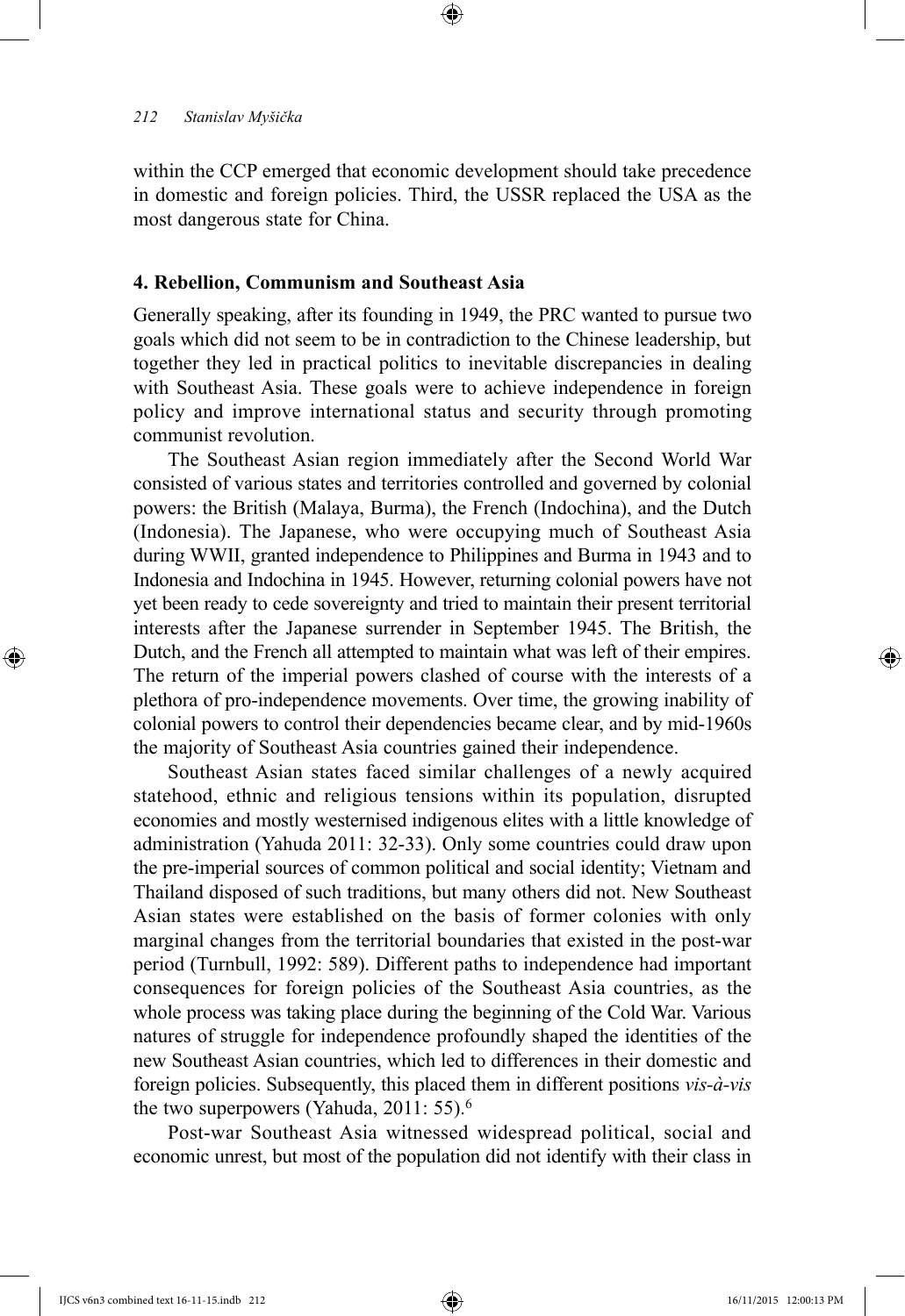political terms. One of the reasons why communist revolutionary movements were so weak around the region was that the solidarity was mainly to local social and political groups, not national or international groupings (Owen, 1992: 522). Reflecting their lack of support and limited aid from abroad, Maoist groups were small, underfunded and confined to certain geographical areas. National governments were usually successful in putting them down without the need to make concessions. Communist movements were less able to react to the environment of modernising Southeast Asia economies and their ideological appeal was growingly undermined by improvements in welfare (*ibid*.: 523). Even if the guerrillas were capable to fight for a sustained period, their capability to attract any popular appeal was marginal (Boyd, 1970: 186, 188, 193). Economic and political shortcomings of communist regimes in Vietnam, Laos, Cambodia, or China decreased the appeal of insurgencies around Southeast Asia; even more closing to the year 1989. Not only were the insurgencies led by communists unsuccessful in achieving their goals, but fostered authoritarian nature of many Southeast Asian regimes by legitimising autocratic and military rule (Turnbull, 1992: 600).

⊕

Southeast Asia was in contact with imperial China for centuries as a part of the Middle Kingdom's Sino-centric tributary system, but after Western powers took initiative in China in the 19th century, China was not able to sustain its strategic presence until achieving full independence under the communists in 1949. On the other hand, commercial relations between China and the Southeast Asian political units go far back into the history of this region and resulted in populous Chinese minorities in Indonesia, Philippines, Malaysia, Vietnam, Laos, Cambodia and elsewhere. With the fall of the Qing dynasty and the birth of Republic of China nascent Chinese nationalism became very important for facilitating the rise of indigenous nationalist movements around Southeast Asia. This trend only exacerbated long-term tensions between overseas Chinese communities and other ethnic groups. The overseas Chinese were seen as politically suspect by the colonial interwar governments, because, apart from the growth of Chinese nationalism among them, the Guomindang's overseas policy was strictly anticolonial (Stuart-Fox, 2003: 131-132). Also, a number of overseas Chinese have joined the ranks of communist parties some already during the interwar years and others later during WWII, and this trend was supported by the CCP propaganda (see Stockwell, 1992: 329-341).

Around 1949, the Chinese leadership believed that the victory of the CCP is just a first step towards general victory of socialism in Asia. Communist parties in Southeast Asia mostly participated in united fronts in 1947, but almost all resort to violence to achieve their goals in 1948 (Hack and Wade, 2009: 442). Ideologically speaking, the support for communist insurgencies was the result of socialist internationalism; on the other hand Mao and his

IJCS v6n3 combined text 16-11-15.indb 213 16/11/2015 12:00:13 PM

⊕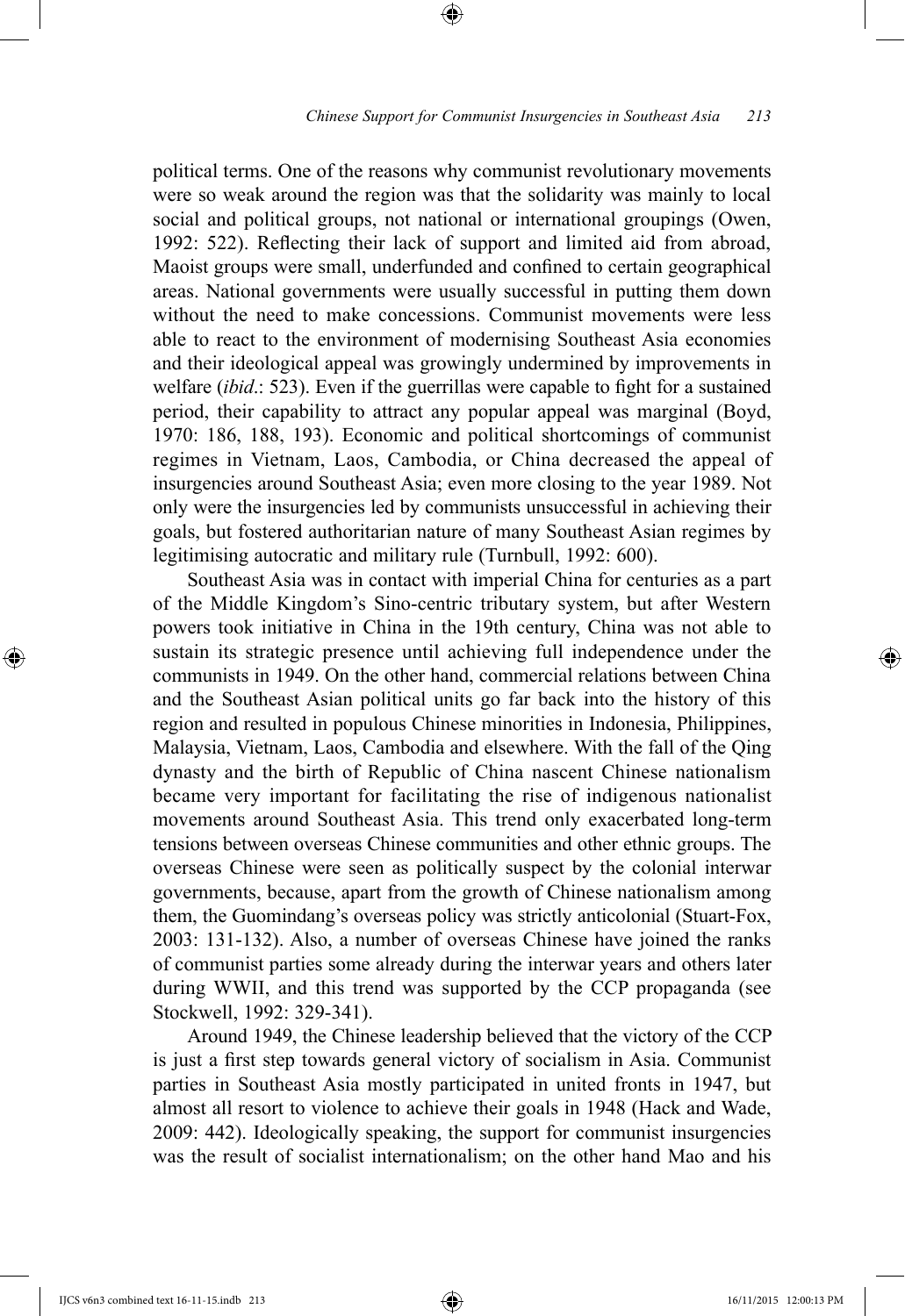followers never let the strategic implications of the struggle over political systems in Asia out of mind. Thus, for much of the Cold War period of the PRC, but with different levels of intensity, Chinese leaders followed "dual-track" diplomacy towards countries in Southeast Asia, supporting ideologically close movements and trying to have friendly state-to-state relations at the same time. The support for communist rebels was strongest in Thailand and Burma with lesser involvement in the Philippines and Malaysia. Even when China favoured "neutralism" in international politics (around the Bandung conference for example), it did not abandon ties to communist parties in Asia and claimed these ties to be of a different matter than the state-to-state relations (Yahuda, 2011: 144). This kind of diplomacy was problematic mainly because it fed the suspicion of countries in Southeast Asia regarding Chinese foreign policy fundamentally double-faced. China's dual-track diplomacy was also only arranged in Southeast Asia. The CCP leadership was much more careful about supporting anti-government forces in Latin America or Africa and gave priority to building cordial state-to-state relations. When Mao was alive, the ideology of armed struggle was deemed as the core of revolutionary thinking. During its revolutionary phase in the 1960s, Chinese foreign policy verbally supported all the movements fighting imperialism, colonialism and Soviet "hegemonism", but the application of this policy was even in this period of highly ideological decision-making quite selective (Stuart-Fox, 2003: 177). Most of the crucial material assistance went to communist insurgencies in former Indochina, Thailand and Burma, and only a meagre support went to Malaysia and the Philippines.

⊕

What is rightly seen as China's aggressive stance towards non-communist countries until the 1970s was in fact a result of defensive strategy aimed at the USA rather than the result of ideological optimism and hope for quick victory in global communist revolution (Porter, 2005: 28-29). The revival of CCP backed insurgent activities in Southeast Asia was a direct result of domestic radicalisation during the Cultural Revolution. The impulse was thus exogenous to the movements themselves. Material support often denied by the CCP prior to the late 1960s was now distributed in much larger quantities; the same can be said about the direct involvement of People's Liberation Army (PLA) officials and advisors. Non-communist countries were suspicious of Chinese intentions and created the Association of Southeast Asian Nations (ASEAN) in August 1967, which aimed at fulfilling national security goals – mainly as a defence against domestic communist insurgencies and growing Vietnamese threat (see Weatherbee, 2009: 72-75; Simon, 2008: 198).

In the 1970s, China's attitude towards Southeast Asian countries changed dramatically compared with its previous predominantly confrontational strategy. It happened via a slow abandoning of the revolutionary rhetoric of the Cultural Revolution and finding the *modus vivendi* with America.

IJCS v6n3 combined text 16-11-15.indb 214 16/11/2015 12:00:13 PM

⊕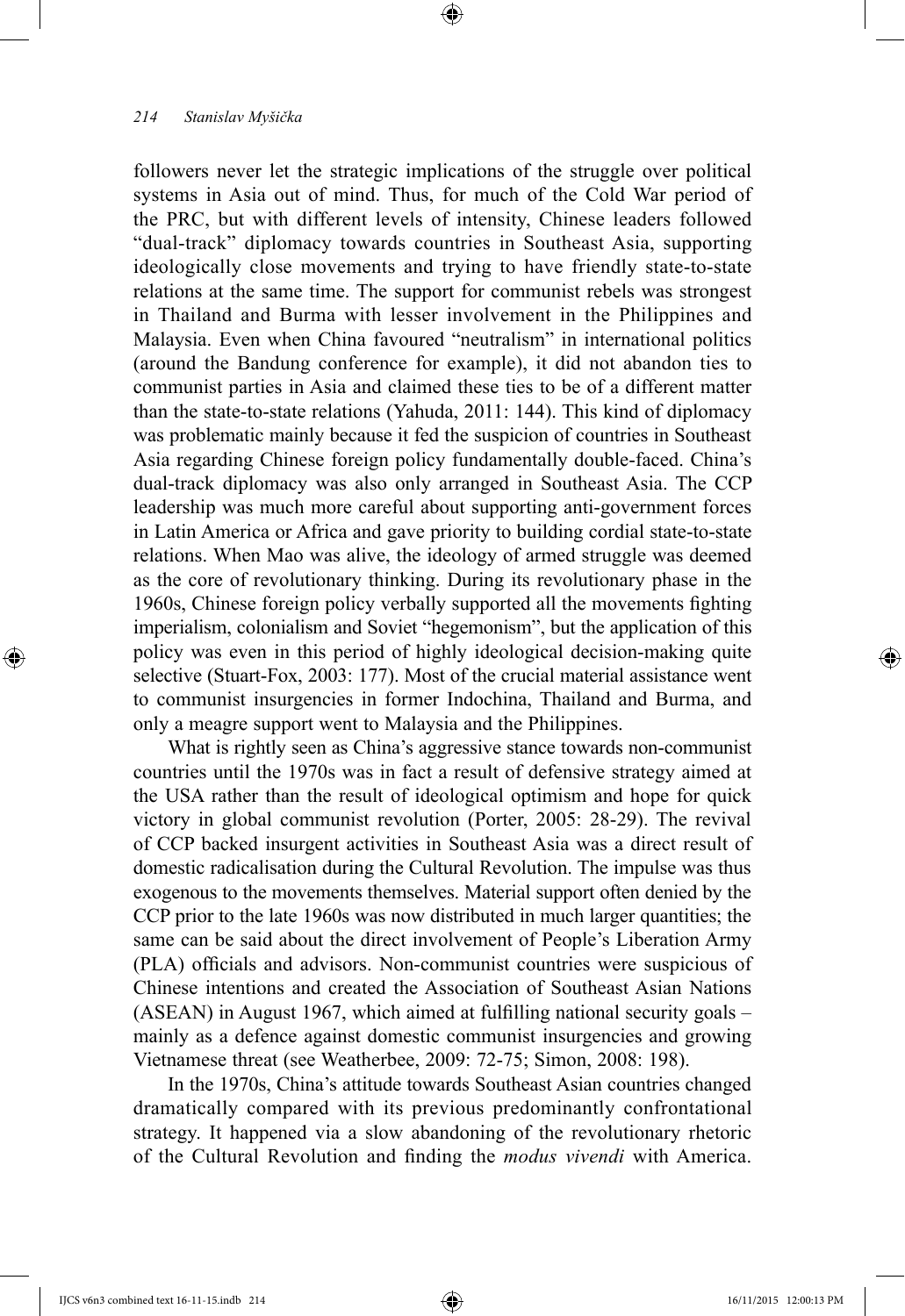Another major reason was the unification of Vietnam under the independent and primarily Soviet-supported Vietnamese Workers' Party in 1975. After the US withdrawal from Southeast Asia, the international struggle for power was reduced to Sino-Soviet competition – with Vietnam, Laos, and Cambodia on one side, and China with ASEAN states on the other.7 Vietnam became more suspicious of China and criticised its self-centred foreign policy, the Chinese on the other hand feared a strong Vietnam being instrumental to expansion of USSR's political influence in Asia. This trend became even more visible after the Vietnamese invasion of Cambodia in December 1978, which was ruled by the deadly and virulently anti-Vietnamese Khmer Rouge regime led by Pol Pot. The PRC steadily shifted its attention from communist insurgencies to achieve the normalisation of diplomatic and other relations with the states in Southeast Asia from 1975 to approximately 1981. In turn, domestic communist insurgencies in the region were further weakened by the governments' harassment and internal divisions over the ideology. This trend enabled closer cooperation of the non-communist ASEAN block as well as the normalisation of diplomatic relations with the PRC (Turnbull, 1992: 624).

⊕

As the USA was seen as a potential balance to the USSR, more friendly relations with countries in Southeast Asia were instrumental for the PRC in tackling the problem of potential Vietnam hegemony in Southeast Asia. Since then, we observe the PRC's foreign policy slowly downgrades the material support for communist insurgencies (moral support lasted until the 1980s) and to normalise its relations with non-communist Southeast Asian countries. After the return of Deng, ties with communist insurgent parties in Southeast Asia were not completely cut off but the material support was diminished, and the insurgents were being pushed by the PRC to negotiate with their respective governments. However, this was a long term process, and the PRC was unwilling to give up all relations with fellow parties in Asia, not even in exchange for a higher level of trust from the ASEAN states. Nevertheless, as China improved its relations with the USA and independent Vietnam backed by Soviets being more of a threat in Southeast Asia, Chinese "dual track" diplomacy was slowly abandoned. After 1982, the PRC proclaimed an "independent" foreign policy, which was supposed to be pursued apart from the interests of both superpowers (see Yahuda, 2011: 154-157; Sutter, 2013: 67-69; Deng, 2008: 5). One reason for a lessening of tensions in diplomatic relations between the PRC and non-communist states was decreasing sense of insecurity by Chinese leaders. Mao was constantly concerned about the insecure China's environment and proposed bellicose and chaotic foreign policies. From the end of the 1970s the Chinese leadership saw its foreign security environment as much more benign. Thus, Deng Xiaoping said that "it is possible that there will be no large scale war for a fairly long time to come and that there is hope of maintaining world peace (cited in Jian, 2012: 188).

⊕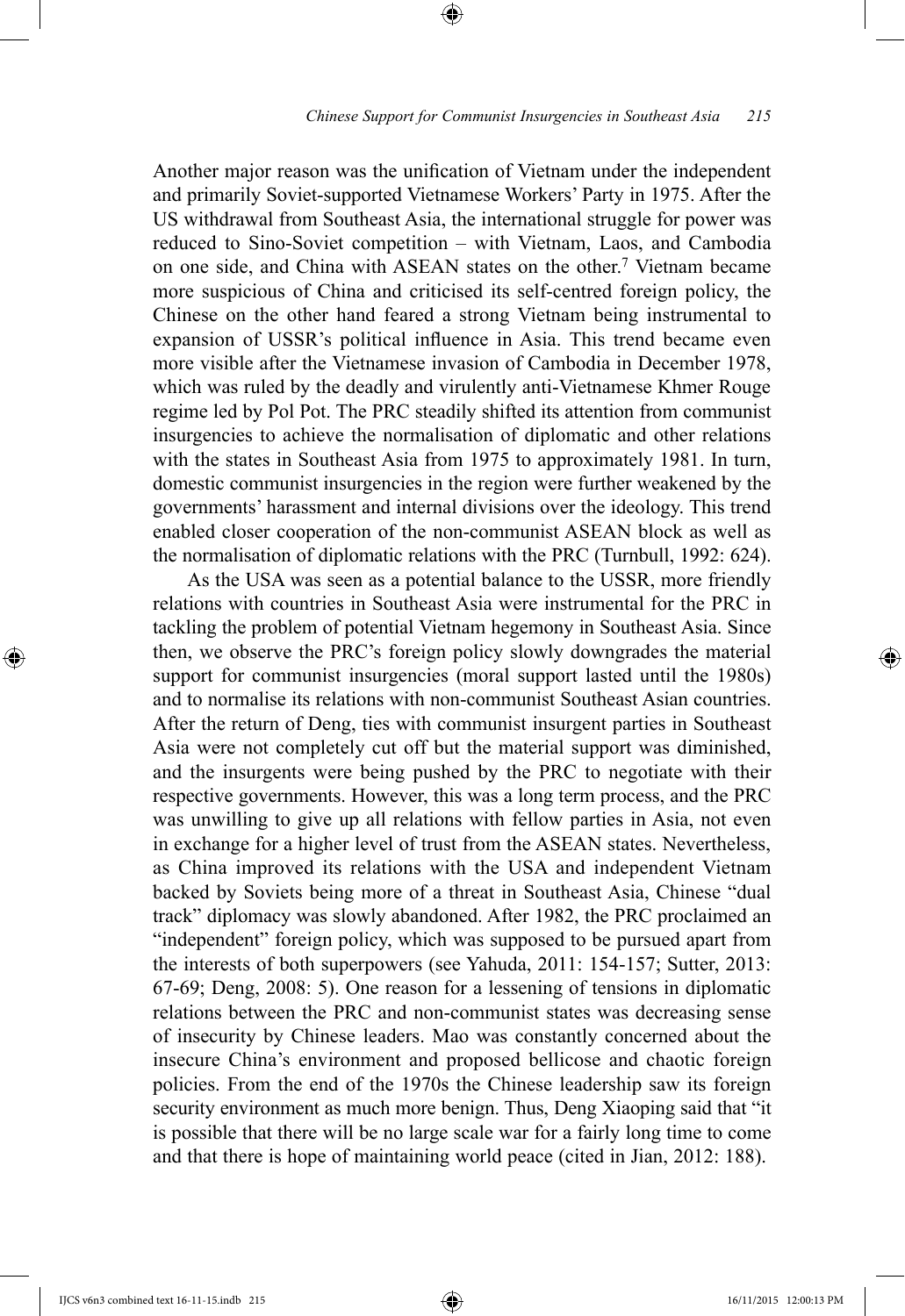Despite some suspicion and security issues between the PRC and the ASEAN countries, the 1980s saw steady improvements in political and mainly economic relations. During his visit to several Southeast Asian countries in August 1981, the CCP Prime Minister Zhao Ziyang stated that relations between CCP and other communist parties are only "political and moral" and that the CCP will not interfere with region's internal affairs (Heaton, 1982: 779, 781). Deepening China's political and economic ties with the ASEAN states nevertheless did not immediately transpose into full and immediate acceptance on the side of China's neighbours. Until the end of the Cold War, remnants of historical animosities undermined non-problematic diplomatic relationship between China and the ASEAN countries.

⊕

The shift in Chinese policy towards communism after Mao's death did not prove that Chinese diplomacy encouraging communist movements to revolt against their governments was hypocritical to that point – the state's preferences have rather shifted. From the 1970s to the 1980s, communist insurgencies in Southeast Asia had to face three negative developments: the withdrawal of external support, more effective government responses and fragmentation of internal party structures (Ladd Thomas, 1985: 18). From the late 1970s until 1989, Beijing had been switching its material support to communist movements that could have been helpful in fighting Soviet and Vietnamese "hegemonism", primarily the Khmer Rouge in Cambodia (Heaton, 1982: 796); and later abandoned the policy of supporting insurgencies abroad completely.

# **5. The Case Studies**

 $\bigoplus$ 

To support the arguments presented thus far, I now turn to present two case studies of the CCP supporting communist insurgencies in Southeast Asia. In each country analysed here, I would like to show when and how communist insurgencies broke out and to what extent they were supported by the CCP. I will focus on how the communist insurgency support was influenced by domestic situation in China and the international Cold War environment. Due to limited space, only three of the relevant countries with communist insurgencies in Southeast Asia can be analysed here. I choose the cases of Thailand and Burma for similar reasons. Both countries witnessed direct material and ideological involvement of the PRC in domestic communist insurgencies, but unlike some other countries in the region (Indochina) there was small involvement by other communist powers, or was negligible.

# *5.1 Thailand*

Thailand was the only country in Southeast Asia without colonial presence and was also endowed with high level of ethnic and cultural homogeneity apart from hosting a large community of overseas Chinese. Anti-Chinese

IJCS v6n3 combined text 16-11-15.indb 216 16/11/2015 12:00:13 PM

↔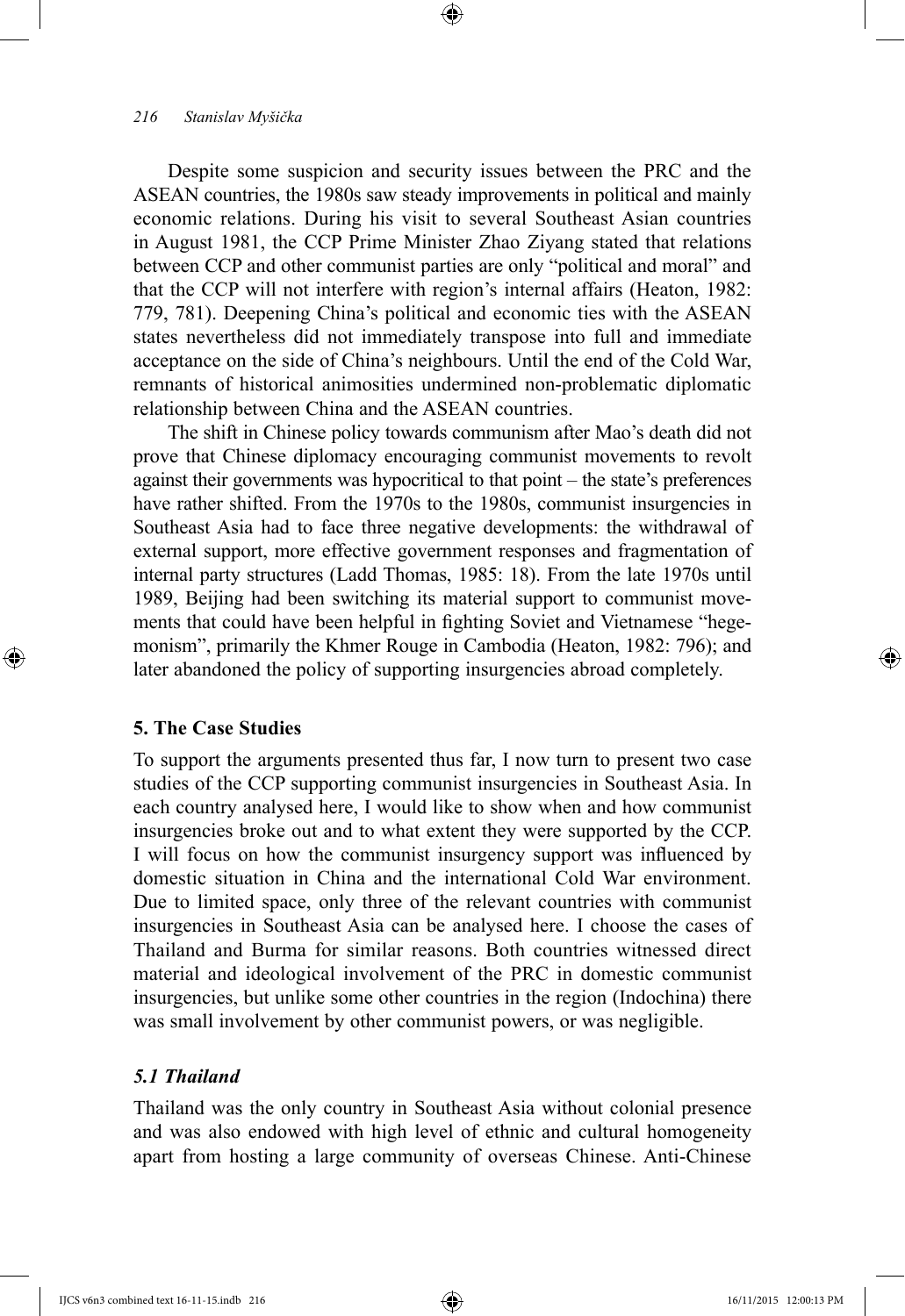policies, based on supporting Thai identity and restricting Chinese commercial activity, were adopted already in the 1930s. Anti-communism ingrained in the thinking of Thai elite predated 1949 because communist ideas had become suspect already in the 1930s with the birth of the Communist Party of Thailand (CPT). Thai elites before and after the war were in favour of capitalism, monarchy and Buddhism, ideas antithetical to communist ideology (Storey, 2011: 125). Also, one of the obvious results of pre-war Thai independence was that the CPT could not rest on any credential coming from anti-colonial resistance, neither could the communist parties in other Southeast Asian countries (Rousset, 2008).

⊕

Unlike other countries in Southeast Asia, Thailand was not occupied by Japanese forces during WWII. Instead, Thailand chose to bandwagon with Japan in WWII and kept its independence in exchange for economic and political support. This behaviour, however, did not later lead to any significant punishment by the victorious powers. Initially Thailand was not deemed much of an importance by the USA and the USSR. Then due to the Cold War, it became too important to be punished by its wartime collaboration. Nevertheless, Thailand had to revise its anti-communist policy because of Soviet pressure for some time (it needed the approval of the USSR to become a member of the UN) resulting in significant clandestine communist activity in the country (Stuart-Fox, 2003: 141; Rousset, 2008). After the Thai military had taken power in 1948, there was a growing sense of danger coming from communist China, which was only exacerbated as the CPC took over mainland China in October 1949.

Thailand did not recognise the PRC, but established diplomatic relations with Chiang Kai Shek's regime in Taiwan instead. For nearly three decades, Thailand saw communist China as an existential threat, both internally and externally. Not only was the PRC supporting rebel groups on Thai territory, but Chinese communist were also supporting radical movements in other Southeast Asian countries, who could in turn present a threat to Thailand. In a search for security, Thailand pursued a strict anti-communist strategy in domestic as well as in foreign policy and sought defence guarantees from the USA. Thailand devoted troops to the UN contingent fighting against North Korea and the PRC in the Korean War (1950-1953) and was instrumental in providing aid to anti-communist KMT groups based in North Burma. Growing willingness to support communist insurgencies in Thailand by the PRC only resulted in increase of American influence in Thailand and cemented their bilateral security relationship. Thailand finally achieved the security guarantees in the South East Asia Organization (SEATO), signed by its member states in 1954. Nevertheless, SEATO did not present a system of collective security comparable to NATO, for example. Later, in 1962, when Thailand was facing an upsurge of communist activity on its territory

⊕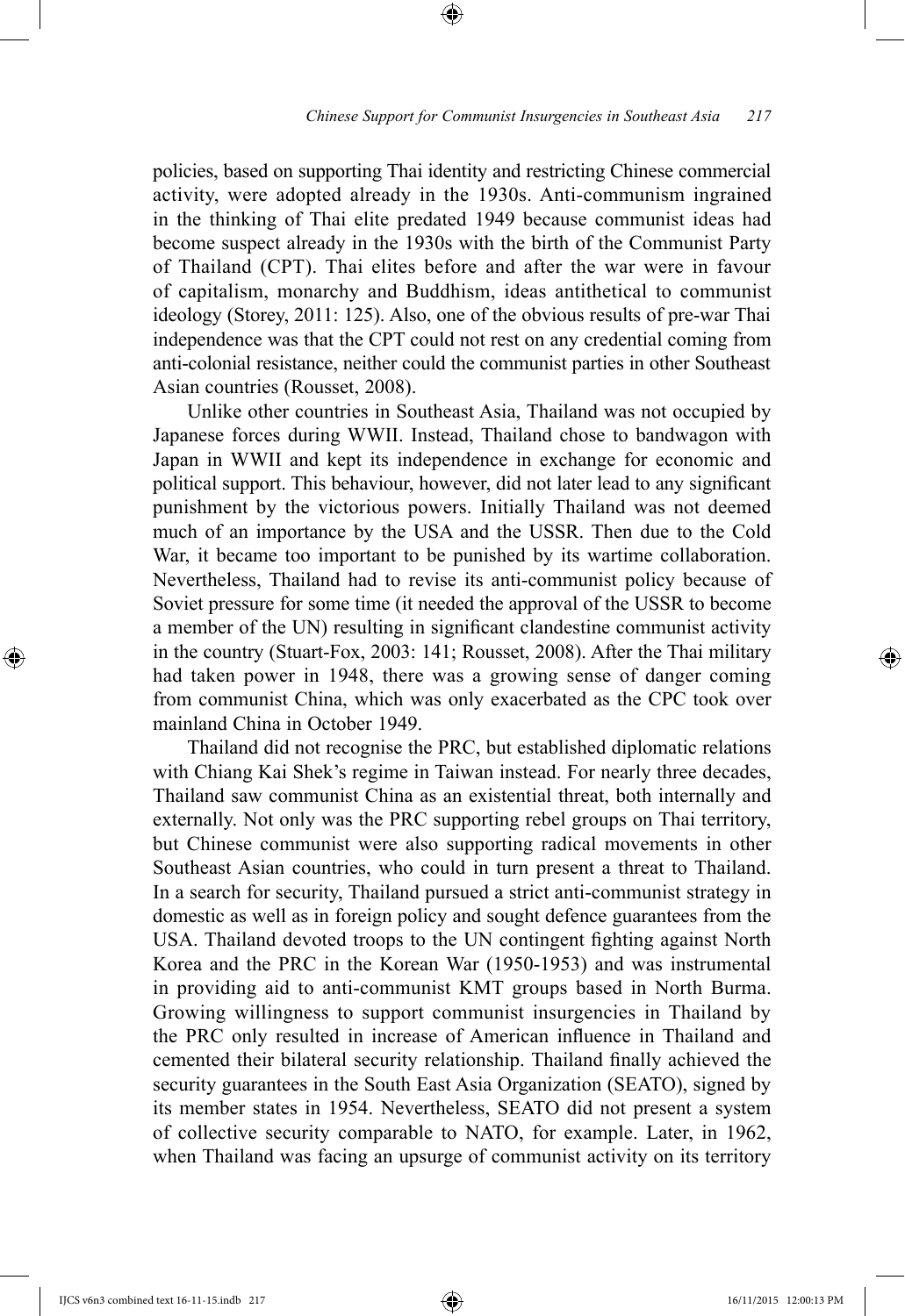(see below), the USA and Thailand declared in Rusk-Thanat communiqué that the Manila Pact could effectively function as a bilateral security pact (Weatherbee, 2009: 66). During the Second Indochina War, Thailand was (together with the Philippines) the only Southeast Asian country allied with the United States.

⊕

The deepening of Thai-US military cooperation was not merely the result of the escalation of conflict in Vietnam and its spill-over to Laos and Cambodia, but was closely connected to a new period of activity of the CPT. In 1961, the third congress of the CPT "effectively marked the inception of armed struggle, although much preparation was necessary to ready the forces before battle began" (Rousset 2008). However, until the mid-1960s the CPT presented a little threat, and, in the previous decade, the support for communism in Thailand from the PRC was only ideological (Storey, 2011: 126).

This situation changed in 1965, when Chinese foreign policy underwent yet even deeper radicalisation. The CPT proclaimed the beginning of a violent phase of the insurgency with official support from the CCP (Alpern, 1975: 687). At this time, there was also an upsurge of CCP sponsorship for insurgencies in Malaysia, Burma, Indonesia and the Philippines. CPT was strongly dependent on CCP not only ideologically, but also organisationally (CIA, 1973: 56). Several hundred PLA personnel joined the insurgents in the early 1970s, acting as advisors and training instructors. During this period, the PRC also supplied the insurgents with Chinese weapons and ammunition, something they refused to do before in order to avoid compromising themselves diplomatically (CIA, 1973: 5). The CPT insurgency developed because it could operate in geographically suitable locations close to the Chinese border. "Operating along the Indochinese borders and near China, the CPT benefited from important logistical, financial, military, and food support from its neighbours. It had diplomatic representation in Beijing and the backcountry of Yunnan. It opened bases in Laos where there were hospitals, schools, and training camps" (Rousset 2008).

In the mid-1970s, Thailand went through a political crisis, which was to certain extent connected with growing Thai involvement in the Second Indochina War on behalf of its American ally. This momentary attempt on installing a stable democratic regime in the mid-1970s nevertheless contributed, together with Sino-American rapprochement and growing Vietnamese power to the normalisation of Sino-Thai diplomatic relations in July 1975. At a meeting with the Thai leaders, Zhou Enlai assured his colleagues that China will not interfere with Thai internal affairs; however, political contacts between the CPT and CCP will remain in place. Despite the fact that Thai leadership remained suspicious about Chinese intentions, both states were able to cooperate, mainly in balancing unified communist Vietnam. Between 1976 and 1978, the insurgency was thus partly reinforced

⊕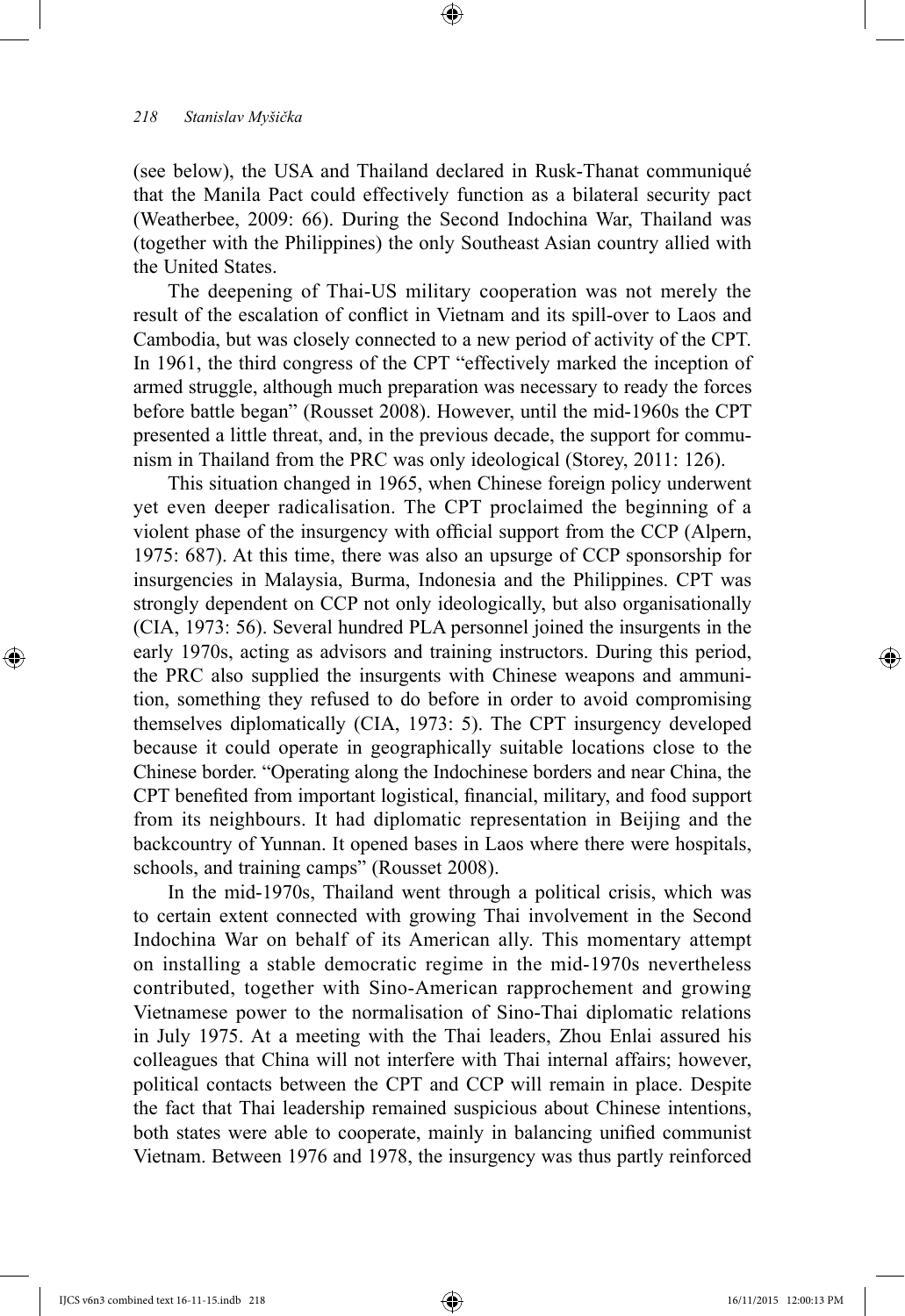by an influx of new sympathisers following the government's violence against political dissidents (Wedel, 1981: 329).<sup>8</sup> However, this trend prove to be shortlived and the CPT governed only a small portion of its former strength in the beginning of the next decade. There were three main reasons for this: more effective government anti-insurgency measures, the split of the communist party over the Third Indochina War, and fast decreasing level of support from the CCP. Students joining the ranks of the CPT were soon dissatisfied with lack of internal party democracy, reliance on outdated Maoist strategies of political and military struggle and dependence on ethnic Chinese (see Ongsuragz, 1982; Wedel, 1981; Wedel 1982).

⊕

The signing of treaty of cooperation and friendship between the USSR and Vietnam in November 1978 and subsequent Vietnamese invasion of Cambodia in December that year deepened cooperation between Thailand and China. Thailand agreed to support the Khmer Rouge in Cambodia via its territory and the Chinese reduced material and ideological support to the CPT. In a very short time, the broadcast of Voice of Thai People Radio in 1979 was ended. In the same year, there was fierce internal debate over taking sides in Sino-Vietnamese dispute (see Marks, 1996: 55–57). The CPT decided to take the Chinese side and condemned Vietnamese invasion to Cambodia in 1978 and criticised the regime in Laos, which deprived the party of very valuable Vietnamese assistance and the CPT had to leave its bases in Vietnam and Laos (Ongsuragz, 1982: 369). Despite the fact that the CPT was following Chinese opinion in international politics, the CCP was slowly scaling down its support. By taking the Chinese side, the CPT lost all the support from the Communist Party of Vietnam, which was considerable from 1975 to 1978.

In a few years, the government's pressure and a lack of foreign funds doomed the CPT insurgency to failure and marginalisation. Amnesty for those guerrillas who would surrender announced by the government also significantly contributed to the weakening of the CPT. The PRC wanted to balance Vietnamese influence in Southeast Asia, for which it deemed necessary to support the Khmer Rouge in Cambodia through Thai territory. In order to achieve this goal, the PRC needed to be on good relations with Bangkok, combined with Thailand as non-communist state perceiving Vietnamese expansionism as a threat (Ladd Thomas, 1985: 19- 20). Furthermore, while renouncing the support for the CPT the Chinese communist leaders were just following a general change in their foreign policy during the reform era.

As a result of this development from the mid-1970s, Sino-Thai relations were steadily improving, and since the beginning of 1980s, Thailand and China formed a *de facto* alliance against the threat of Vietnamese expansion. In November 1978, Deng Xiaoping visited Thailand where he defended Chinese strategy of improving relations and keeping ties with the communist

IJCS v6n3 combined text 16-11-15.indb 219 16/11/2015 12:00:13 PM

⊕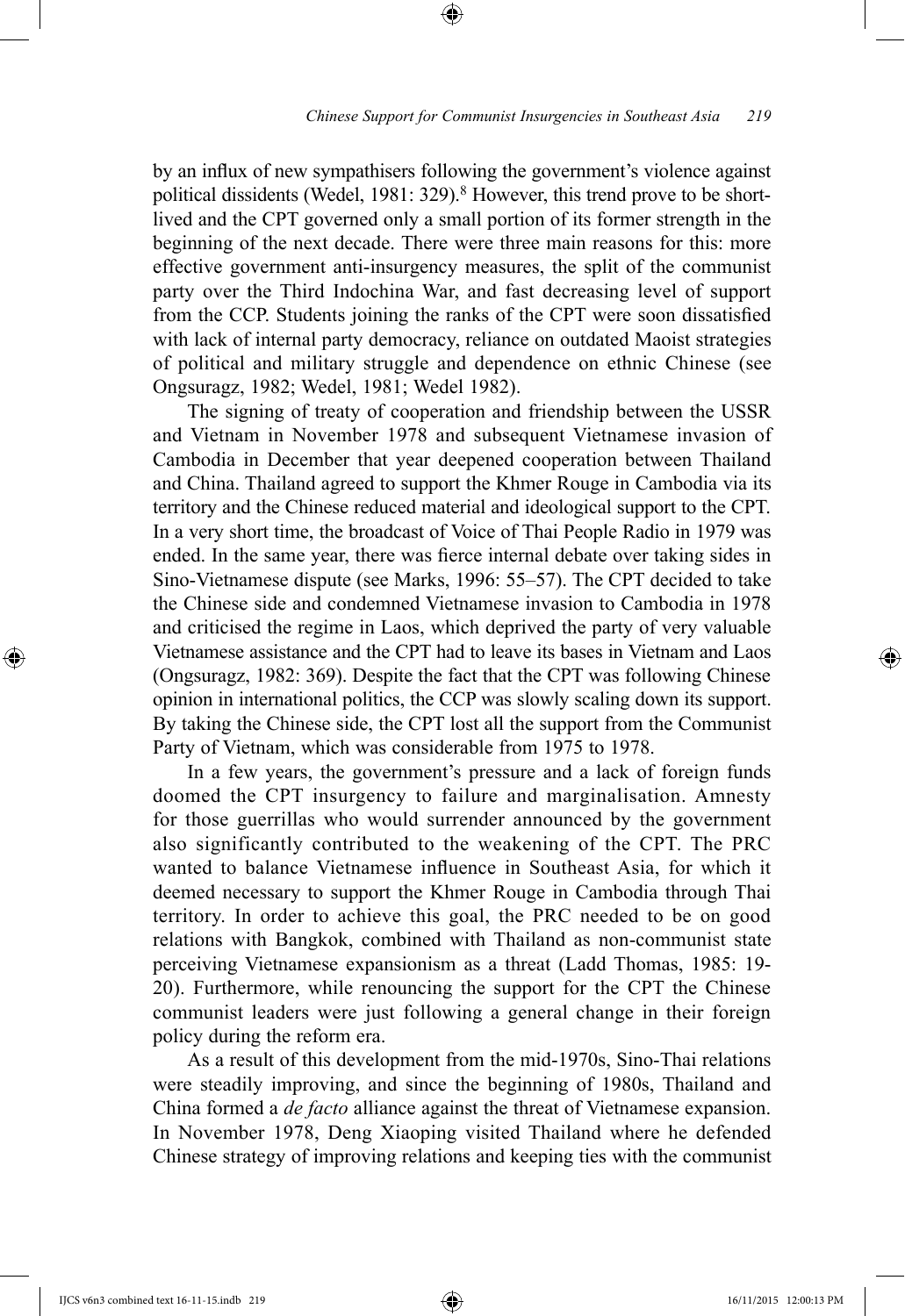party at the same time (Heaton, 1982: 784). Party to party relations were a separate matter for Deng, but because the cooperation to fend off Vietnam was vital for Bangkok, they did not have a disruptive effect on Sino-Thai relations. Nevertheless, the support from the Chinese side was steadily decreasing in the following years. In a parallel motion, the number of members in the party was greatly reduced by mass defections and effective government action.

⊕

Not only was the Chinese support for CPT diminished, but the party itself became torn apart from inside by critics of heavy reliance on Chinese ideology and ethnic Chinese members (Ladd Thomas, 1985: 22-23). As the party grows increasingly isolated and its local support reduced, a withdrawal of external support from China and other countries proved to be decisive for the CPT's political survival. It is possible that even without the CCP's abandonment the CPT would dissolve under internal pressures and a lack of skills in accommodating various political and national groups under its wings. Its reliance on China in international relations and dependence on Maoist ideology proved to be unacceptable for many members of the party, who saw the party as more and more pro-Chinese rather than a Thai party. The CTP's lack of flexibility was also proved when the party stuck to its revolutionary principles while China was moving in the opposite direction. Once this ideological orientation is questioned and partially abandoned in the mid-1980s, it would be all too late (see Rousset 2008). Since the beginning of the 1990s, there has been no visible activity of the CPT.

### *5.2. Burma*

⊕

During WWII, the Communist Party of Burma (BCP) was a part of the anti-Japanese resistance alliance, the Anti-Fascist People's Freedom League.<sup>9</sup> Burma was granted independence from Great Britain in 1948; however, it had to fight many communist and ethnic insurgencies during its early years of existence, and those were dubbed "kaleidoscope of insurgencies" because of their complex political and ethnic foundations (Smith 1991: 28; see Tucker 2001: 8-26). When Burma was heading towards independence in 1946-1948, certain disagreements soon appeared between the BCP and other political forces. The BCP split into two factions (the White Flag and the Red Flag) competing over the issue of cooperation with the non-communist forces, however, both later rebelled against the newly independent government. The reason was not international circumstances but primarily the communist fear of mounting state persecution. According to the BCP Central Committee, Burma was unfit for proletarian revolution and therefore the armed struggle should focus on rural guerrilla warfare. Until the mid-1950s the communist insurgency was quite successful and it was able to control large parts of the countryside in Central Burma (Lintner, 1990: 13-14).

↔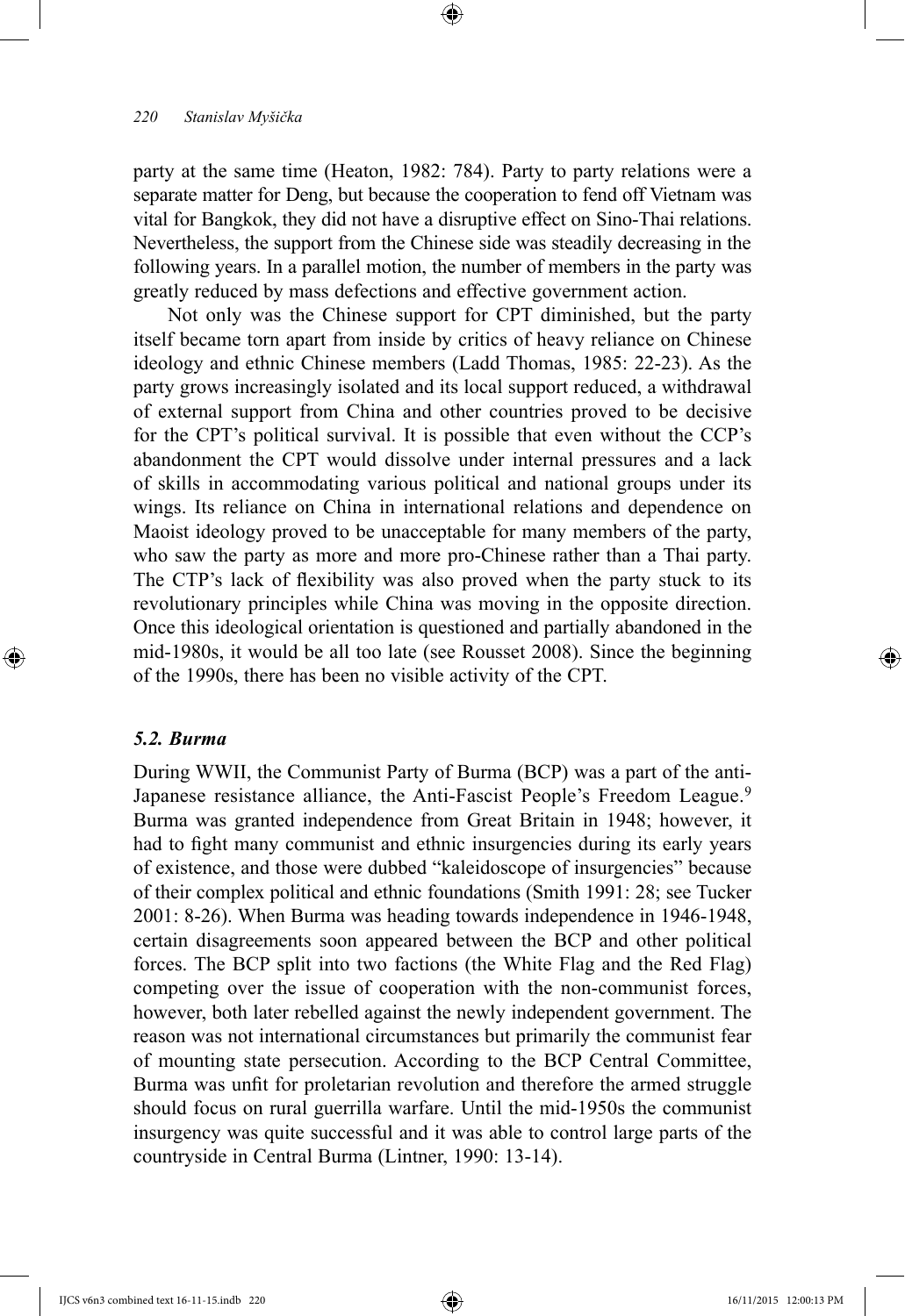Fearful of the newly formed PRC (October 1949) supporting domestic communist forces, Burma as the first non-communist state recognised communist China on December 16, 1949 (Fan, 2012: 8-9). Under prime minister U Nu, Burma tried to stay neutral in the Cold War environment, mainly accommodating communist China in the North and refusing to join western security alliances or accept significant foreign aid. Burma saw not antagonising Beijing as the main goal of their foreign policy and kept that line until the end of the Cold War (see *ibid*.: 9-14). By pursuing this neutralist foreign policy the Burmese achieved *modus vivendi* with China and communist insurgency was only marginally supported by the PRC at this stage. This enabled U Nu's regime to deal with the rebellion by the mid-1950s (Turnbull, 1992: 602). Thus, "in return for strict Burmese neutrality, China limited its support for the Burmese Communist Party to a level that prevented the BCP from seriously challenging the government in Rangoon" (Stuart-Fox, 2003: 188). Despite giving the Burmese communists vocal encouragement in their revolutionary efforts, neutral Burma was strategically more important than showing international communist solidarity. Good terms between China and Burma were cemented during the Bandung period (1954-1957), when the PRC's changed its foreign policy posture and for some time saw its main goals as securing a peaceful international environment.

⊕

This situation did not change much until the mid-1960s. In 1961, General Ne Win staged a successful *coup d'état*, and Burma's Revolutionary Council launched "the Burmese Way to Socialism" in 1962; thereby further deepening the country's international isolation. As a sign of more autocratic course taken by the government, the coup brought more discontented people into the BCP and renewed efforts of other insurgency groups (Smith, 1991: 198-199). Sino-Burmese relations nonetheless had remained stable for some time, and both states ratified a treaty in 1961 that ended their border disputes. Until the start of the Cultural Revolution, the PRC had not supported the BCP materially and kept correct state-to-state relations until 1967 (see Bert, 1985).

The PRC's stance towards the domestic situation in Burma changed during the early years of the Cultural Revolution when Burma became a target of chaotic, aggressive, and strongly ideological foreign policy. The situation deteriorated after the breakout of anti-Chinese riots in Rangoon in 1967 with Mao urging the support for an armed rebellion of the BCP and ethnic Kachin and Shan minorities against the Burmese state. The PRC's policy sends "slogan-chanting ethnic Chinese onto streets. Many were arrested, others attacked and killed. Chinese shops were looted. The Chinese Teachers' Federation building was burned down. The seal is torn from PRC's embassy. An embassy official is stabbed to death. The New China News Agency's correspondent is expelled" (Tucker, 2001: 226). Furthermore, Ne

IJCS v6n3 combined text 16-11-15.indb 221 16/11/2015 12:00:13 PM

⊕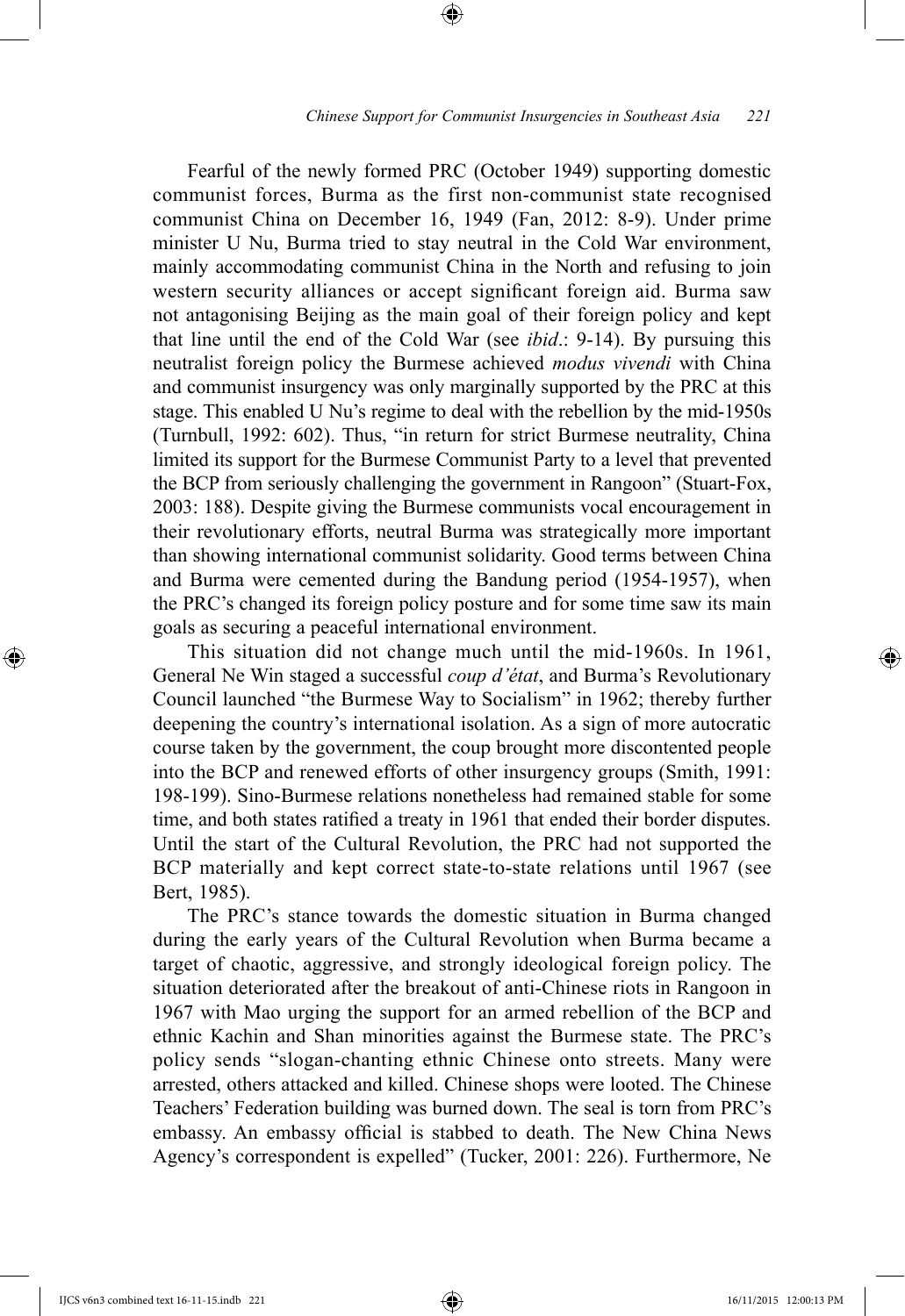Win was openly criticised as a "fascist dictator" by Chinese media (Seekins, 2006: 142). In 1967, the PRC established the "North-eastern Command (NEC) in the Burmese North in 1968 in order to support the communist revolution. In the same year, heavily armed CPB forces invaded the Shan state in the north; at its peak, the NEC had around 20,000 troops (Tucker, 2001: 170).

⊕

Not only was there material support (food, weapons and communications equipment), PLA soldiers also took part in the insurgency organisation and strategy. Even the PRC citizens on the Sino-Burmese border were recruited as "volunteers" to fight in the insurgency (see Lintner, 1990: 26, 35). The insurgency, based in the Shan state in the north, had close geographic proximity with south of the PRC (Yunnan) – and this was used to provide material and ideological support. Also, since 1971 the clandestine Voice of the People of Burma broadcast began operating from the Chinese mainland. Unlike the communist insurgency 15 years earlier, this time it was completely dependent on Chinese material support and was mainly composed of members of north Burmese ethnic groups. The insurgency was therefore strongest in the north and had little significance in Central Burma with predominantly ethnically Burmese population.

Burma, together with Thailand, was the only country where the PLA was closely cooperative with the insurgent forces. The PLA commanders issued advices and provided battle plans for the rebels. PLA officers also participated in guerrilla training in PLA camps in south China (CIA, 1973: iii). Clandestine radio broadcast not only provided ideological support, but also delivered detailed information to the insurgents about local political and military conditions. In Burma, members of the PLA became part of the BCP commanding structure (CIA, 1973: iv). In the early 1970s, the BCP was able to control 20,000 square kilometres of territory in the Shan state (Lintner, 1990: 26). However, the communists were unable to connect new territories in the north with some of the still functioning old revolutionary bases in central Burma.

Even with the excesses of the Cultural Revolution, Burma maintained its foreign policy line and made no provocative steps towards Beijing.10 After the most violent phase of the Cultural Revolution had ended, the PRC softened its approach and appropriately scaled down its support for communist insurgents in Burma (Turnbull, 1992: 623). Since Ne Win's trip to Beijing in 1971, Sino-Burmese relations again improved markedly resulting consequently in a lowering level of support going to the BCP from the Chinese side. With the Chinese rapprochement with the USA in 1972, Burma was also losing its geopolitical importance. We can see further progress in bilateral relationship after Deng Xiaoping's ascension in the late 1970s, when the PRC stopped its material support for the communist insurgents in

⊕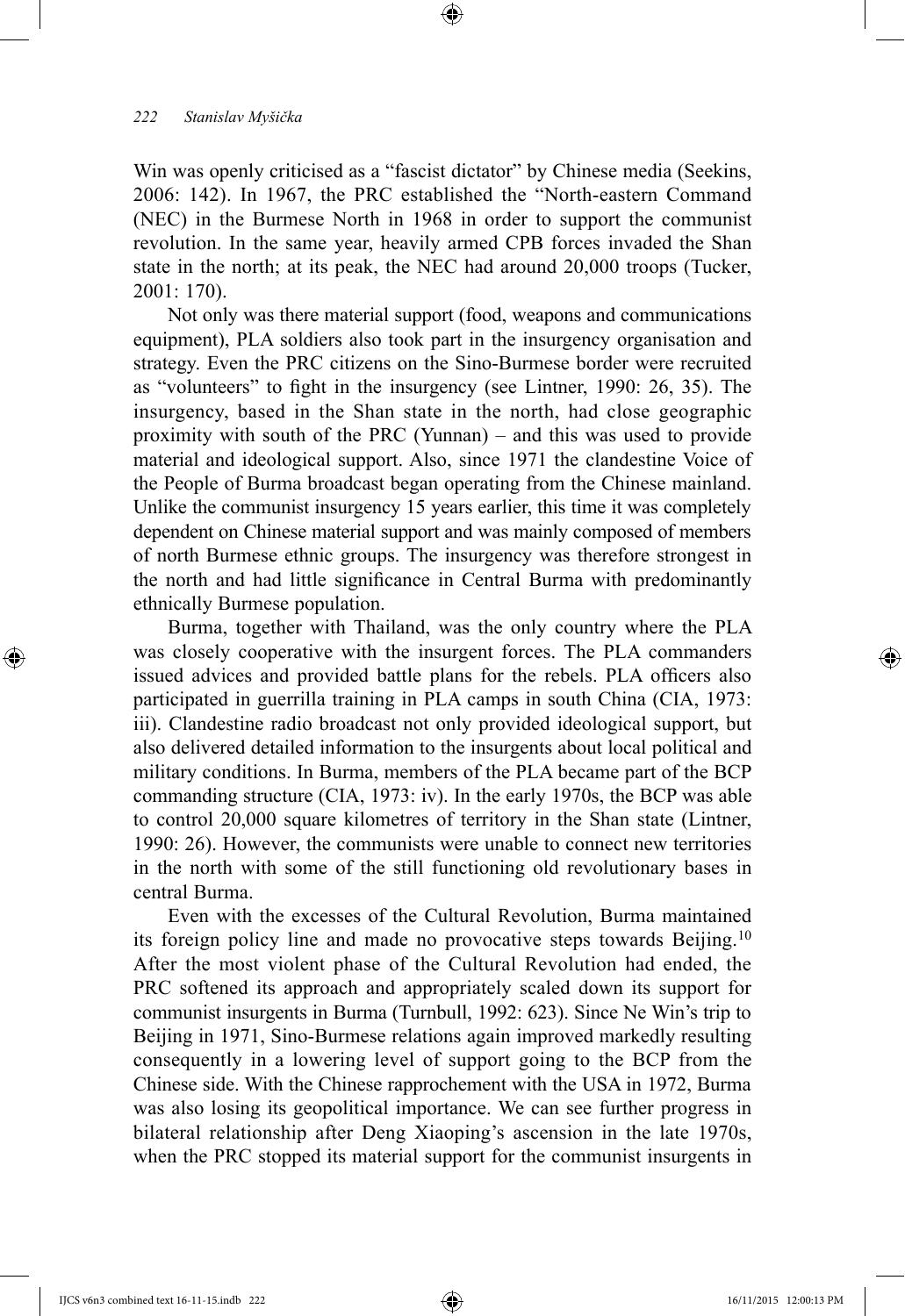Burma altogether. The Chinese wanted to bring the Khmer Rouge regime in Cambodia out of isolation. Ne Win's visit was staged in Phnom Penh by the CCP and in return, the Chinese support for the BCP was being reduced (including the recall of Chinese "volunteers" from Burma, Lintner, 1990: 30). The CCP not only deprived the BCP of material support but also sharply reduced its revenues from cross border trade, having much to do with extensive opium smuggling (Tucker, 2001: chap. 7). Apart from geopolitical reasons, it also played a role when the BCP openly praised the Gang of Four in 1976 and sharply criticised Deng Xiaoping (Lintner, 1990: 29-30). From 1978, the BCP, now deprived of Chinese support, has become under heavy pressure from the military regime's forces. In 1981, Beijing helped to arrange unsuccessful negotiations between the BCP and government representatives. The Burmese communist tried several times during the 1980s to break out from their bleak political and military situation, but they did not succeed. For the rest of the decade, the BCP was isolated geographically around the Sino-Burmese border.

⊕

During the 1980s, Burma was becoming more dependent on China. This trend strengthened substantially after 1988 with the successful military coup and bloody suppression of student demonstrations. Military rule after 1988 pushed the country into an even deeper isolation, and economic and military ties with China grew in importance. As the BCP issue lost its sensitivity, both autocratic governments facing popular protests further cemented their relationship on the political as well as economic front. Lack of funds and material equipment, internal tensions and dwindling popular support resulted in inevitable decline for the BCP. "In April 1989, an uprising by ethnic Wa cadres effectively destroyed the BCP, which accompanied the Thai and Malayan communist parties into oblivion" (Stuart-Fox, 2003: 212; see Lintner, 1990: 39-46; Tucker, 2001: 175-176; 180).

Burma is the only non-communist state in Southeast Asia able to keep good relations with the PRC – discounting the Cultural Revolution period in the late 1960s (Bert, 1985: 979). This was achieved by carefully reacting to China's domestic and foreign policy and preserving a low key position in international relations. On the other hand, Chinese posture towards Rangoon was determined by the need to break "the encirclement" by US-friendly regimes in East and Southeast Asia and Burma's strategic geopolitical location (Fan, 2012: 17, 21-23). As in other cases, the highest level of CCP support for communist insurgency in Burma could be seen during the Cultural Revolution. Before it had been non-existent and afterwards it was sharply reduced because of China's new preferences in foreign and domestic policy. Domestically speaking, the communist insurgency was, as in the other Southeast Asian states, used for legitimisation of autocratic and military rule.

⊕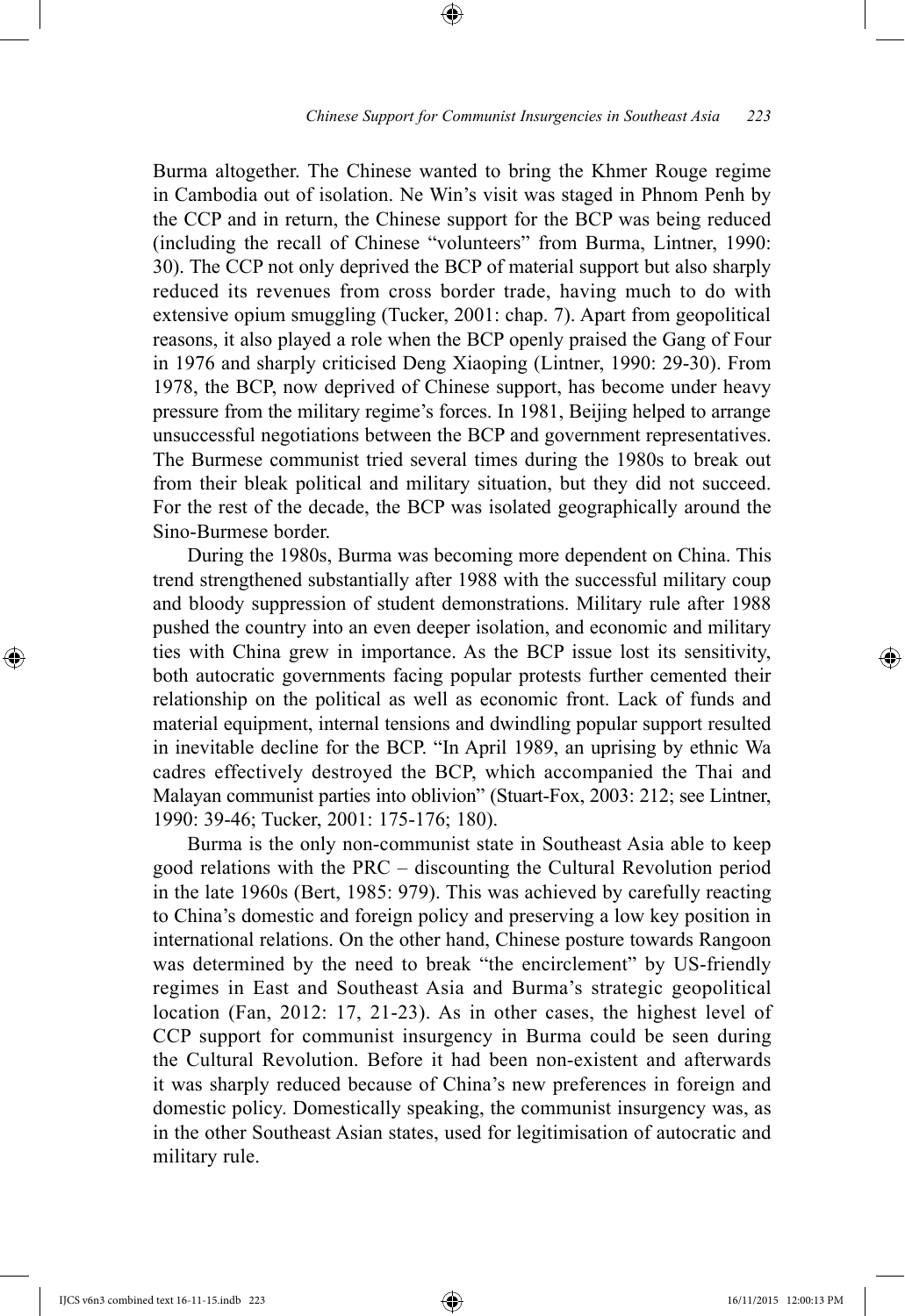# **6. Conclusion**

⊕

Even though the communist regime in China quickly rose to be the leader of the communist revolution in Asia after 1949, security and balance of power reasons have never been abandoned.<sup>11</sup> Supporting communist parties struggling with government authorities in Thailand, Philippines, Burma, or elsewhere were not just a result of the ideological nature of the new Chinese regime, but stemmed from the complex political situation in many Southeast Asian countries, bearing in mind that favourable results of these struggles could possibly improve China's security position. Indeed, clandestine Chinese support for various communist movements around Asia was sharply reduced after the end of the violent phase of the Cultural Revolution, mainly as a result of changes in foreign policy preferences. Aiming at slow normalisation of PRC's relation with its neighbours in order to strengthen the overall security position of China, secret contacts with movements and political parties fighting legitimate governments in Southeast Asia have become unacceptable. Looking at the whole post-Cold War period of Sino-Southeast Asia relations, we could say that until about 1975 China achieved very little and did not significantly shape the political development in the region (Wang, 2008: 188-189). This is also true of Cambodia, where the CCP was supporting the Khmer Rouge insurgency until its final settlement in 1991.

⊕

Chinese foreign policy towards Southeast Asia from the 1950s until the 1970s was influenced by ideological factors and followed the idea of international class struggle, but in many ways ideological goals were subordinated to Chinese security preferences. We could observe this in Malaysia, Burma, Vietnam or Indonesia. At the end of the Cultural Revolution, insurgencies based on the idea of violent rebellion were more in discord with how China wanted to shape its security environment, of which Southeast Asia was an important part. There were certain periods when revolutionary ideological factors prevailed (1963-1965, 1967-1972), however those years were exceptions than a rule. The support for fellow communist parties fighting their own governments was subordinated to stabilising China's *modus vivendi* with non-communist countries. The CCP's support for communist groups was verbal and ideological than material in many countries, all due to general Chinese security interests. However, security and ideological concerns were interlinked because the Chinese leadership saw ideological and security preferences as mutually supporting. Starting with China's opening to America, the CCP's ideology lost its revolutionary nature and instead started to promote regional stability and economic development as means to achieve socialism in China.

The insurgency support in Southeast Asia persisted most likely because of Mao's insistence on violent struggle to achieve communism that he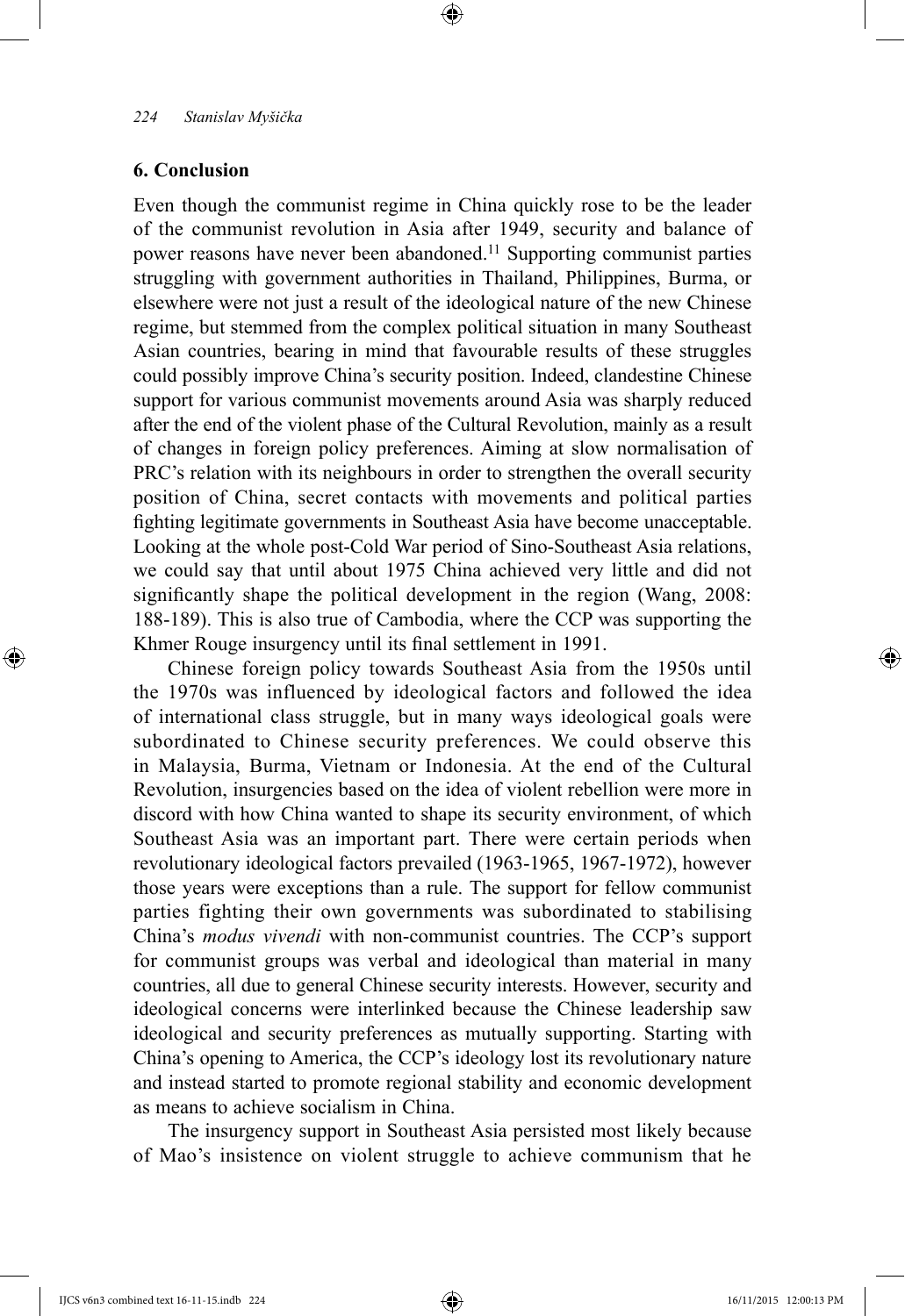deemed separate from pursuing favourable regional balance of power. In the end, it seemed obvious even to the Chinese leadership that this strategy has failed. Thus,

the newly independent countries of Southeast Asia were faced with the unenviable task of dealing with an erratic China. While some (Thailand, Burma) drew upon historically grounded international relations cultures to respond to China, if in different ways, for others (Indonesia, Malaysia) relations with China contributed to shaping newly evolving strategic and international relations cultures. For all, China was a threatening and disruptive presence, to be placated or kept at arm's length (Stuart-Fox, 2003: 222).

Insurgency support was a political and ideological failure. Nevertheless, the support for some communist insurgencies in Southeast Asia was being sustained well into 1980s. Our liberal model of foreign policy can provide several clues why this happened. First, foreign policy preferences are longterm aims whether strategies are of short- to middle-term use. Second, revolutionary zeal is often just an expression of weakness and internal disorder rather than expansionist interest. In the case of Chinese Cold War foreign policy, radical steps were taken at times when the leadership felt especially insecure or their international status was shaken. And third, the influence of ideology plays an important role if, as in the case of the PRC, political elites tend to see ideological and security goals as linked. When the political elites see growing discrepancy between two sets of important foreign policy preferences, they are forced to make decisions to achieve at least minimum success in both sets. If that is not possible, priority is given to those preferences which are considered as essential ones.

# **Notes**

⊕

- A shorter version of this paper was presented at the conference "Do Good Fences Make Good Neighbors?" held at Metropolitan University Prague, Czech Republic, in November 2014. The author would like to thank all participants for their fruitful ideas and comments. The author also gratefully acknowledges the financial support of the Philosophical Faculty of the University of Hradec Králové, Czech Republic (grant IGS "Chinese Foreign Policy in the Asian International System").
- \* Stanislav Myšička, PhD, is Associate Professor at the Department of Political Science, University of Hradec Králové, in the Czech Republic. He can be contacted at <*stanislav.mysicka@uhk.cz*>.
- 1. The position of Mao among his closest collaborators and his style of leadership is analysed in detail by Teiwes (1988).
- 2. Mao willingly pursued aggressive foreign policy for achieving domestic mobilisations. During the 1958 Taiwan Straits Crisis he made the following statement: "We are calling every day for relaxing international tensions because

IJCS v6n3 combined text 16-11-15.indb 225 16/11/2015 12:00:13 PM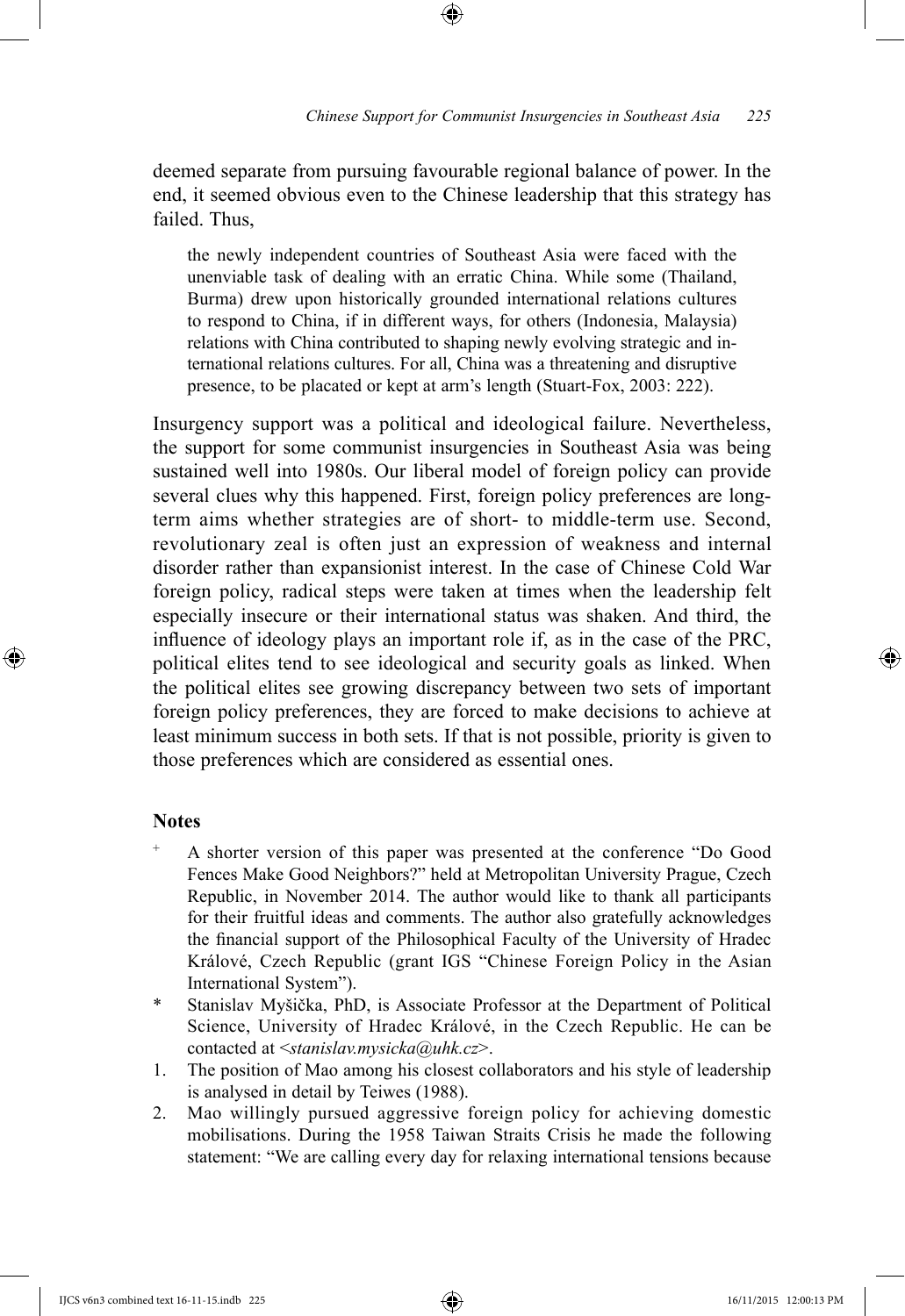it will benefit the people of the world. So, can we say that it must be harmful for us whenever there is a tense situation? I do not think it necessarily so. A tense situation is not necessarily harmful for us in every circumstance; it has an advantageous side. Why do I think this way? It is because besides its disadvantageous side, a tense situation can mobilise the population, can particularly mobilise the backward people, can mobilise the people in the middle, and can therefore promote the Great Leap Forward in economic construction" (Liu, Jian and Wilson, 1995/96: 216).

- 3. So, for example, the Sino-Soviet split was a result of different ideas about superpower competition, the strategy of international communist movement and the nature of proper domestic communist regime as well. Future Chinese animosity towards the Soviets was also influenced by attempts to ensure that China will never again be used against its wishes or without its consent (see Taubman, 1996/97).
- 4. For general accounts of this period see Jian (2010), Sutter (2013: 28-58), Yahuda (2011: 137-159).
- 5. For some of Mao's ideas about revolution and international politics in the late 1960s see documents in Jian and Wilson (1998). See Hunt (2008: 163-171) for Mao's foreign policy ideas towards the USA prior 1949.
- 6. For more general background of superpower policy in the Third World, see Westad (2006).
- 7. For ideological competition among the Asian communist states see Shaefer (2009).
- 8. Rousset (2008) writes that "in the beginning of 1979, at its peak, it had 12,000 to 14,000 soldiers according to government estimates; according to other estimations, there were 20,000. Guerrilla zones existed in more than forty provinces and the CPT had influence in thousands of villages with a total population of more than 3 million."
- 9. The most authoritative text on CPB and evolution of its policy and organisational structure is Lintner (1990); see also Tucker (2001) for a good assessment of the post-1948 period in Burma.
- 10. Indeed, radicalisation of the local Chinese communities led to Burmese answer in the form of suppression of the political left and public anti-Chinese propaganda. This diplomatic break, however, lasted only for a short time until the beginning of the 1970s (see Robinson 1991: 242-244).
- 11. For an interesting comment on the role of ideology and security in the case of revolutionary regimes' foreign policy see Herz (1950).

# **References**

↔

Alpern, Stephen (1975), "Insurgency in Northeast Thailand: A New Cause for Alarm", *Asian Survey*, Vol. 15, No. 8, pp. 684-692.

- Bert, Wayne (1985), "Chinese Policy Toward Burma and Indonesia", *Asian Survey*, Vol. 25, No. 9, pp. 963-980.
- Boyd, R.G. (1970), "Soviet and Chinese Involvement in Southeast Asia", *Canadian Slavonic Papers*, Vol. 12, No. 2, pp. 175-194.

IJCS v6n3 combined text 16-11-15.indb 226 16/11/2015 12:00:13 PM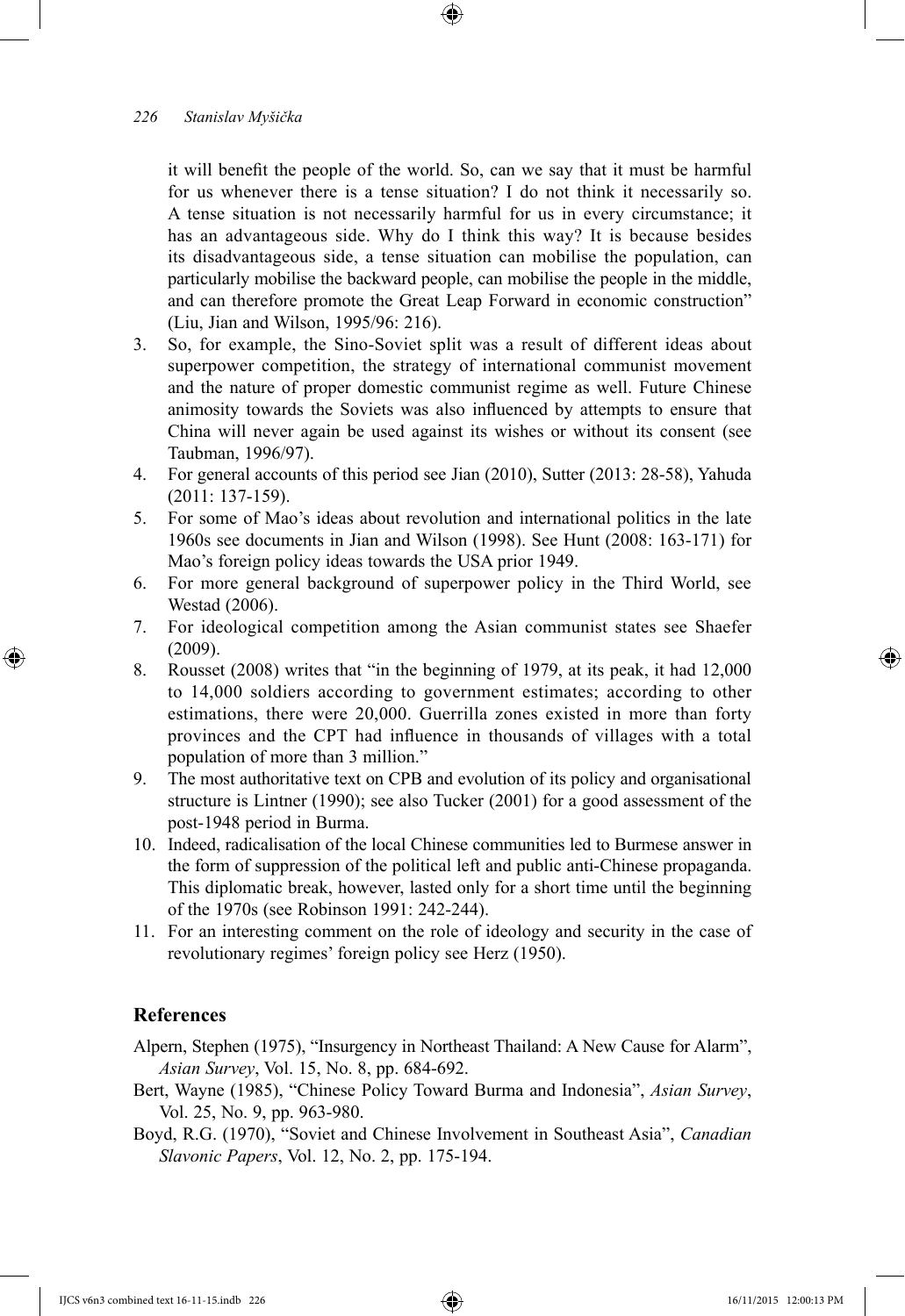- Buzan, Barry (2010), "China in International Society: Is 'Peaceful Rise' Possible?", *Chinese Journal of International Politics*, Vol. 3, No. 1, pp. 5-36.
- Christiansen, Flemming and Shirin Rai (2013), *Chinese Politics and Society: An Introduction*, London and New York: Routledge.
- CIA (1973), "Peking's Support of Insurgencies in Southeast Asia: Intelligence Report", <*http://www.foia.cia.gov/sites/default/files/document\_conversions/14/polo-37.pdf*>.
- Deng, Yong (2008), *China's Struggle for Status: The Realignment of International Relations*, Cambridge: Cambridge University Press.
- Fenby, Jonathan (2009), *The Penguin History of Modern China: The Fall and Rise of a Great Power, 1850–2009*, London: Penguin.
- Fravel, M. Taylor (2007/8), "Power Shifts and Escalation: Explaining China's Use of Force in Territorial Disputes", *International Security*, Vol. 32, No. 3, pp. 44-83.
- Hack, Karl and Geoff Wade (2009), "The Origins of the Southeast Asian Cold War", *Journal of Southeast Asian Studies*, Vol. 40, No. 3, pp. 441-448.
- He, Di (1994), "The Most Respected Enemy: Mao Zedong's Perception of the United States", *China Quarterly*, Vol. 137, pp. 144-158.
- Heaton, William R. (1982), "China and Southeast Asia Communist Movements: The Decline of Dual Track Diplomacy", *Asian Survey*, Vol. 22, No. 8, pp. 779-800.
- Herz, John (1950), "Idealist Internationalism and the Security Dilemma", *World Politics*, Vol. 2, No. 2, pp. 157-180.
- Hess, Cristian A. (2010), "Keeping the Past Alive", in Shaun Breslin (ed.), *Handbook to China's International Relations*, London and New York: Routledge, pp. 44-54.
- Hunt, Michael J. (1995/96), "Constructing a History of Chinese Communist Party Foreign Relations", *Cold War International History Project Bulletin*, Nos. 6-7, pp. 126-136.
- Hunt, Michael J. (2008), "The Genesis of Chinese Communist Foreign Policy", in Gregor Benton (ed.), *Mao Zedong and the Chinese Revolution, Vol. 1, Policies and Strategies 1919-1949*, London and New York: Routledge, pp. 157-178.
- Jervis, Robert (2012), "Identity and the Cold War", in M.P. Leffler and O.A. Westad (eds), *The Cambridge History of the Cold War*, Vol. 2. Cambridge: Cambridge University Press, pp. 22-43.
- Jian, Chen (2010), *Mao's China and the Cold War*, Chapel Hill and London: University of North Carolina Press.
- Jian, Chen (2012), "China and the Cold War after Mao", in Leffler, M.P. and Westad, O.A. (eds), *The Cambridge History of the Cold War*, Vol. 3. Cambridge: Cambridge University Press, pp. 181-200.
- Jian, Chen and David Wilson (1998), "All Under the Heaven is Great Chaos: Beijing, the Sino-Soviet Border Clashes, and the Turn toward Sino-American Rapprochement, 1968-69", *Cold War International History Project Bulletin*, No. 11, pp. 155-175.
- Jun, Niu (2005), *1962: The Eve of the Left Turn in China's Foreign Policy*, CWIHP working paper no. 48, Washington, DC: Woodrow Wilson International Centre for Scholars.
- Keohane, Robert O. (1990), "International Liberalism Reconsidered", in John Dunn (ed.), *The Economic Limits to Modern Politics*, Cambridge: Cambridge University Press, pp. 165-194.

IJCS v6n3 combined text 16-11-15.indb 227 16/11/2015 12:00:13 PM

⊕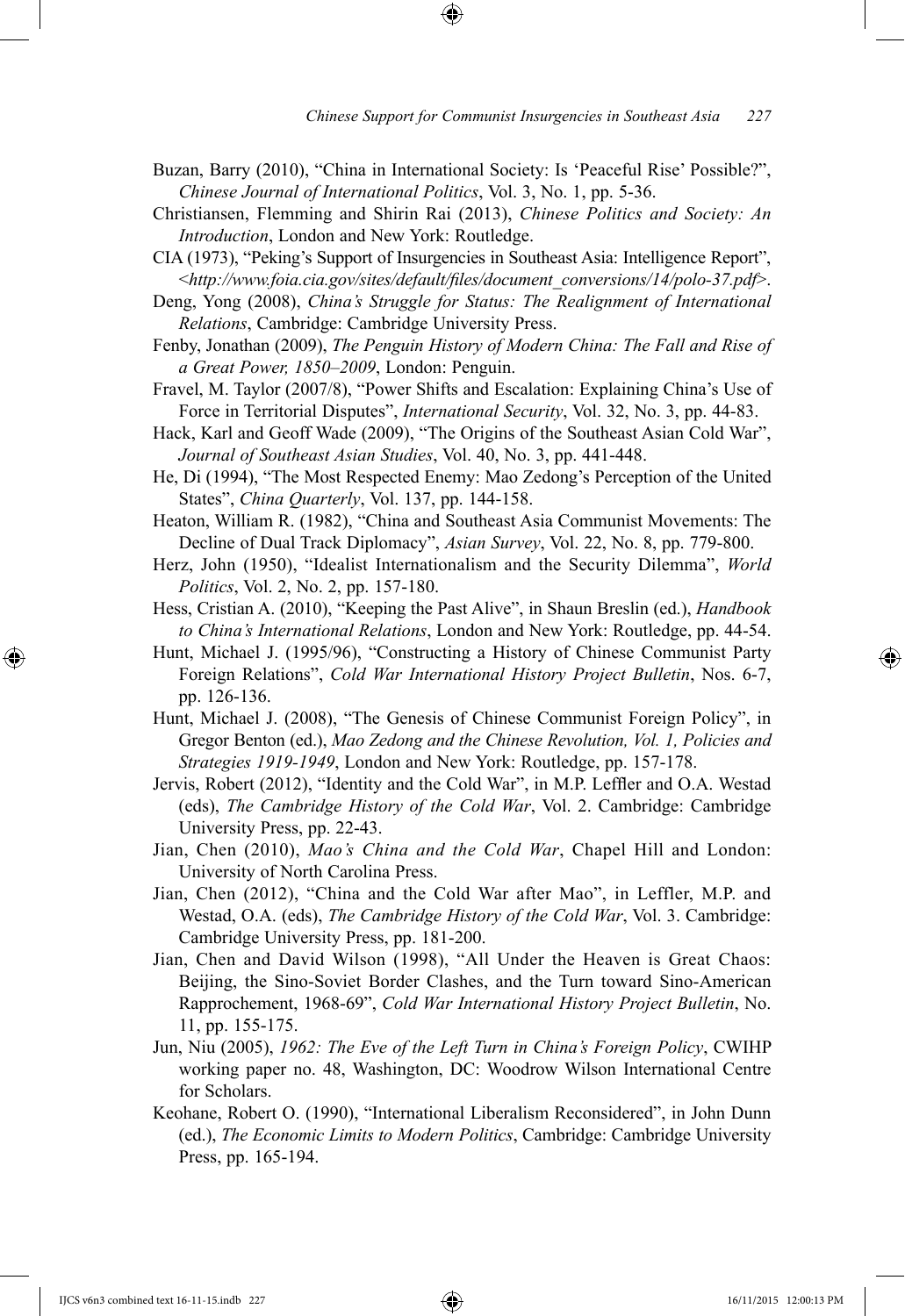Kissinger, Henry (2012), *On China*, London: Penguin.

- Li, Danhui and Xia Yafeng (2014), "Jockeying for Leadership: Mao and the Sino-Soviet Split, October 1961-July 1964", *Cold War History*, Vol. 14, No. 1, pp. 24-60.
- Liu, Jianping (2000), "Mao Zedong's Perception of America and the Formation of China's International Strategy to Lean to One Side", *Social Sciences in China: A Quarterly Journal*, No. 129, pp. 103-22.
- Lintner, Bertil (1990), *The Rise and Fall of the Communist Party of Burma (CPB)*, Ithaca: Cornell University Southeast Asia Program.
- MacFarquhar, Roderick and Michael Schoenhals (2008), *Mao's Last Revolution*, Cambridge and London: Harvard University Press.
- Mao, Zedong (1967), "On People's Democratic Dictatorship, June 30, 1949", in *Selected Works of Mao Tse-Tung, Vol. IV*, Beijing: Foreign Language Press, pp. 411-424.
- Marks, Thomas A. (1996), *Maoist Insurgencies after Vietnam*, New York: Frank Cass.
- Moravcsik, Andrew (2002), *Liberal International Relations Theory: A Social Scientific Assesment*, Weatherhead Centre for International Affairs Working Paper Series, Nos. 1-2, Cambridge: Harvard University.
- Moravcsik, Andrew (2008), "New Liberalism", in C. Reus-Smit and D. Snidal (eds), *The Oxford Handbook of International Relations*, Oxford: Oxford University Press, pp. 234-254.
- Moravcsik, Andrew (1997), "Taking Preferences Seriously: Liberal Theory of International Politics", *International Organization*, Vol. 51, No. 4, pp. 513-551.
- Naughton, Barry (1988), "The Third Front: Defense Industrialization in the Chinese Interior, *The China Quarterly*, No. 115, pp. 351-386.
- Ongsuragz, Chantima (1982), "The Communist Party of Thailand: Consolidation and Decline", *Southeast Asian Affairs*, pp. 326-374.
- Owen, Norman G. (1992), "Economic and Social Change", in N. Tarling (ed.), *The Cambridge History of Southeast Asia*, Vol. II, Cambridge: Cambridge University Press, pp. 467-527.
- Pollack, Jonathan D. (1991), "The Opening to America", in John K. Fairbank and Dennis Twitchet (eds), *Cambridge History of China*, Vol. 15, Part 2, Cambridge: Cambridge University Press, pp. 402-472.
- Porter, Gareth (2005), *Perils of Dominance: Imbalance of Power and the Road to War in Vietnam*, Berkeley: University of California Press.
- Qiang, Zhai (1992), "China and the Geneva Conference of 1954", *China Quarterly*, No. 129, pp. 103-22.
- Qiang, Zhai (1993), "Transplanting the Chinese Model: Chinese Military Advisers and the First Vietnam War, 1950–1954", *Journal of Military History*, Vol. 57, No. 4, pp. 689-715.
- Radchenko, Sergey (2012), "The Sino-Soviet Split", in M.P. Leffler and O.A. Westad (eds), *The Cambridge History of the Cold War*, Vol. 2, Cambridge, Cambridge University Press, pp. 349-372.
- Robinson, Thomas (1991), "China Confronts the Soviet Union", in John K. Fairbank and Dennis Twitchet (eds), *The Cambridge History of China*, Vol. 15, Part 2, Cambridge: Cambridge University Press, pp. 218-301.

IJCS v6n3 combined text 16-11-15.indb 228 16/11/2015 12:00:13 PM

⊕

↔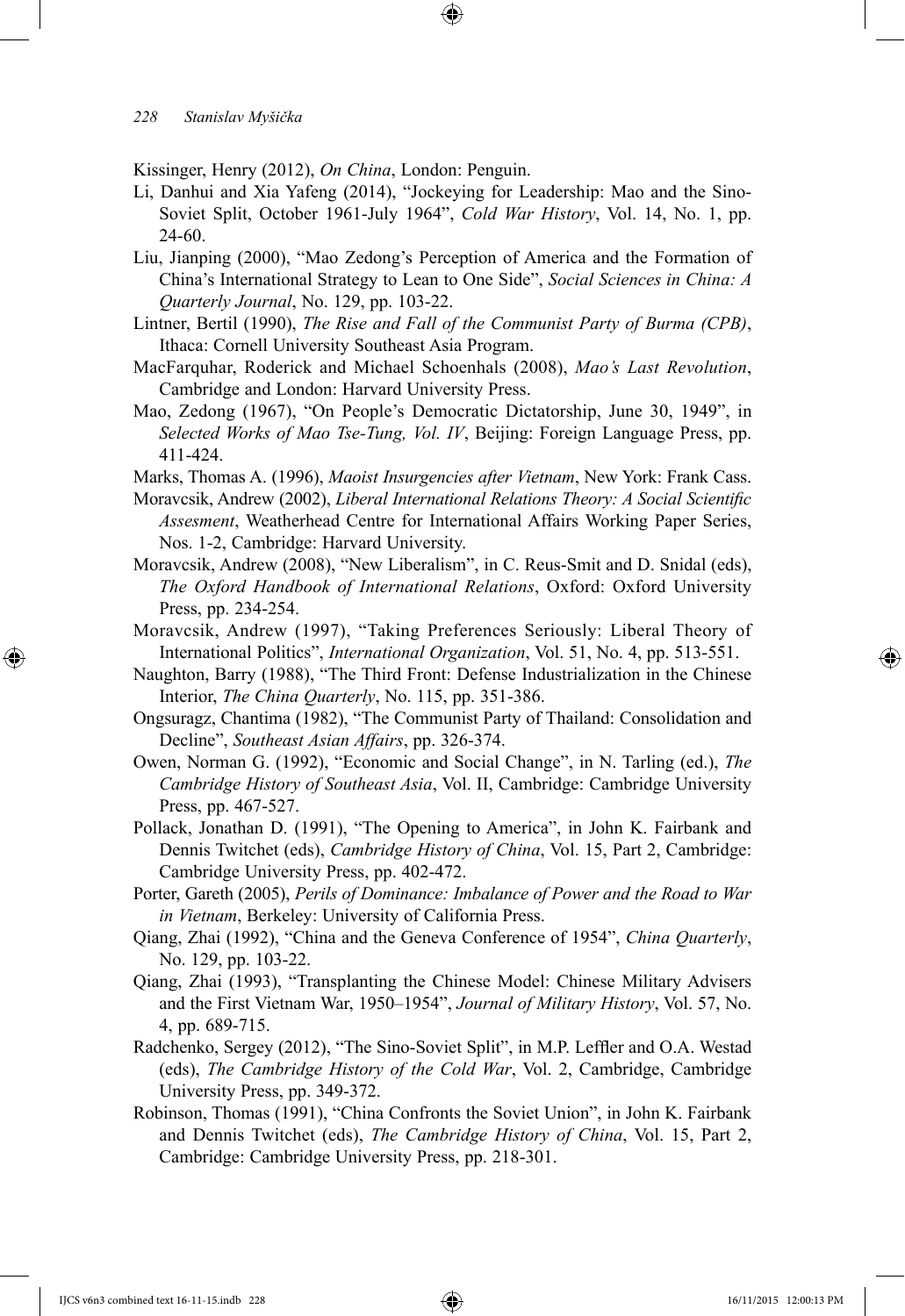Rose, Gideon (1998), "Neoclassical Realism and Theories of Foreign Policy", *World Politics*, Vol. 51, No. 1, pp. 144-172.

⊕

- Roussett, Pierre (2008), "Thai Communist Party", in Immanuel Ness (ed.), *The International Encyclopedia of Revolution and Protest*, Blackwell Reference Online, 2009, available at <*http://www.europe-solidaire.org/spip.php?article 14956*>.
- Schmidt, Elizabeth (2013), "Africa", in R.H. Immerman and P. Goedde (eds), *The Oxford Handbook of the Cold War*, Oxford: Oxford University Press, pp. 265- 285.
- Seekind, David (2006), *The Historical Dictionary of Burma*, Lanham: Scarecrow Press.
- Shaeffer, Bernd (2009), "The Ideological Vanguard Contest: East Asian Communism during the 1960s and 1970s", in T. Wu and W. Wongsurawatt (eds), *Dynamics of the Cold War in Asia: Ideology, Identity and Culture*, London: Palgrave Macmillan, pp. 113-126.
- Shen, Zhihua and XIA Yafeng (2014), "Leadership Transfer in the Asian Revolution: Mao Zedong and the Asian Cominform", *Cold War History*, Vol. 14, No. 2, pp. 195-213.
- Simon, Sheldon W. (2008), "ASEAN and the New Regional Multilateralism", in David Shambaugh and Michael Yahuda (eds), *International Relations of Asia*, Lanham: Rowman and Littlefield, pp. 195-214.
- Smith, Martin John (1991), *Burma: Insurgency and the Politics of Ethnicity*, London: Zed Books.
- Stein, Arthur (1982), "Coordination and Collaboration: Regimes in Anarchic World", *International Organization*, Vol. 36, No. 2, pp. 299-324.
- Stockwell, A. (1992), "Southeast Asia in War and Peace: The End of European Colonial Empires", in N. Tarling (ed.), *The Cambridge History of Southeast Asia*, Vol. II, Cambridge: Cambridge University Press, pp. 329-385.
- Storey, Ian (2006), *Southeast Asia and the Rise of China*, London and New York: Routledge.
- Strong, Tracy B. and Helene Kayser (1985), "Anne Louise Strong: Three Interviews with Chairman Mao Zedong", *China Quarterly*, No. 103, pp. 489-509.
- Stuart-Fox, Michael (2003), *A Short History of China and Southeast Asia: Tribute, Trade, and Influence*, Crows Nest: Allen and Unwin.
- Stuart-Fox, Michael (2004), "Southeast Asia and China: The Role of History and Culture in Shaping Future Relations", *Contemporary Southeast Asia*, Vol. 26, No. 1, pp. 116-139.
- Sutter, Robert (2013), *The Foreign Relations of the PRC*, Lanham: Rowman and Littlefield.
- Taubman, William (1996/97), "Khrushchev vs. Mao: A Preliminary Sketch of the Role of Personality in the Sino-Soviet Split", *Cold War International History Project Bulletin*, Nos. 8/9, pp. 243-248.
- Teiwes, Frederick C. (1988), "Mao and His Lieutenants", *The Australian Journal of Chinese Affairs*, Nos. 19/20, pp. 1-80.
- Thomas, M. Ladd (1986), "Communist Insurgency in Thailand: Factors Contributing to Its Decline", *Asian Affairs*, Vol. 13, No. 1, pp. 13-26.

⊕